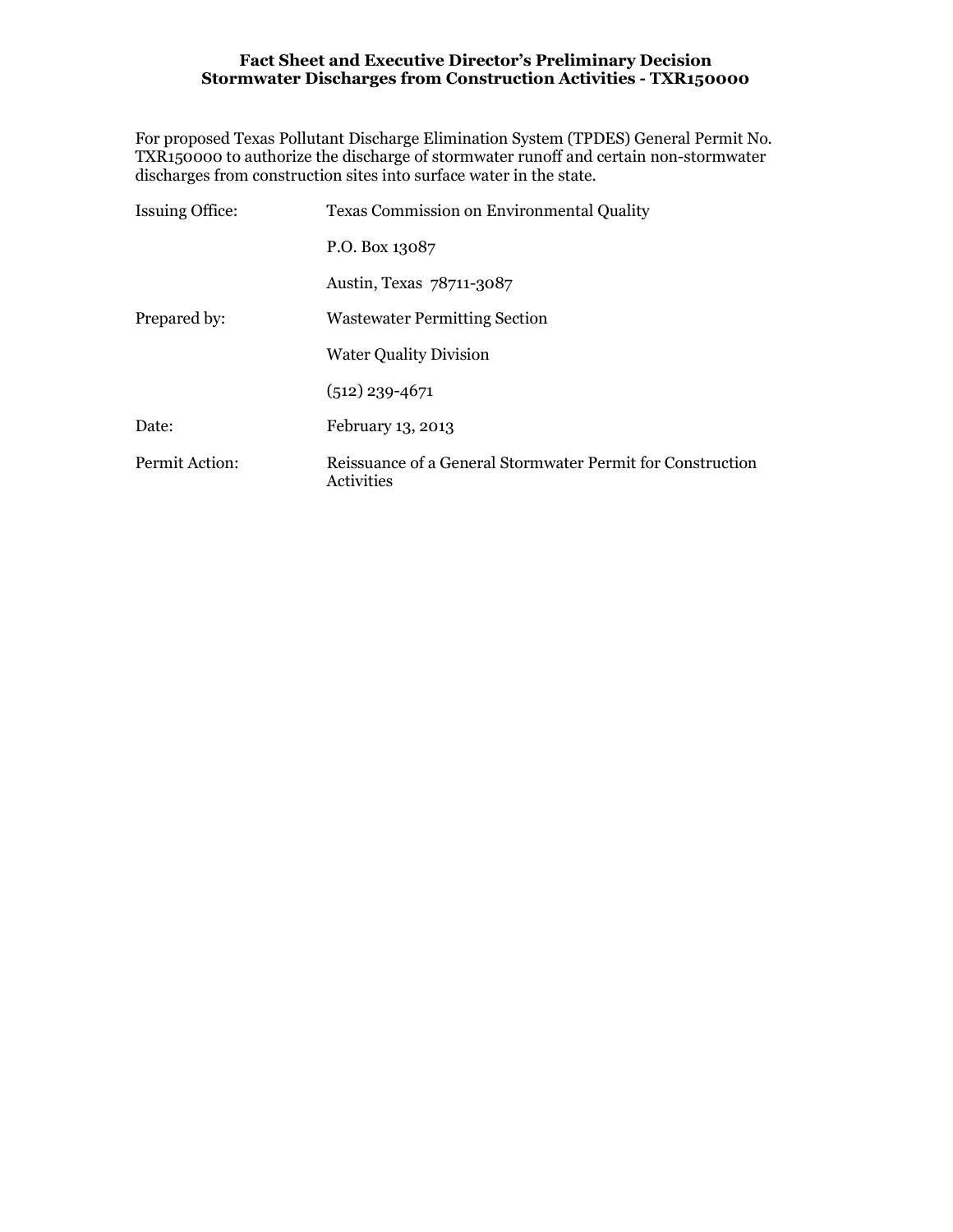| I.    |                                                                                    |  |  |  |  |  |  |
|-------|------------------------------------------------------------------------------------|--|--|--|--|--|--|
| II.   |                                                                                    |  |  |  |  |  |  |
| III.  |                                                                                    |  |  |  |  |  |  |
| IV.   |                                                                                    |  |  |  |  |  |  |
| А.    |                                                                                    |  |  |  |  |  |  |
| B.    |                                                                                    |  |  |  |  |  |  |
| C.    |                                                                                    |  |  |  |  |  |  |
| D.    | Alternative Permit Requirements for Small Construction Activities Occurring During |  |  |  |  |  |  |
| Е.    |                                                                                    |  |  |  |  |  |  |
| V.    |                                                                                    |  |  |  |  |  |  |
| VI.   |                                                                                    |  |  |  |  |  |  |
| VII.  |                                                                                    |  |  |  |  |  |  |
| VIII. |                                                                                    |  |  |  |  |  |  |
| IX.   |                                                                                    |  |  |  |  |  |  |
| Χ.    |                                                                                    |  |  |  |  |  |  |
| A.    | Construction and Development Effluent Limitations Guidelines (ELGs), 40 CFR Parts  |  |  |  |  |  |  |
| B.    |                                                                                    |  |  |  |  |  |  |
| C.    |                                                                                    |  |  |  |  |  |  |
| XI.   |                                                                                    |  |  |  |  |  |  |
| XII.  |                                                                                    |  |  |  |  |  |  |
| XIII. |                                                                                    |  |  |  |  |  |  |
| XIV.  |                                                                                    |  |  |  |  |  |  |
|       |                                                                                    |  |  |  |  |  |  |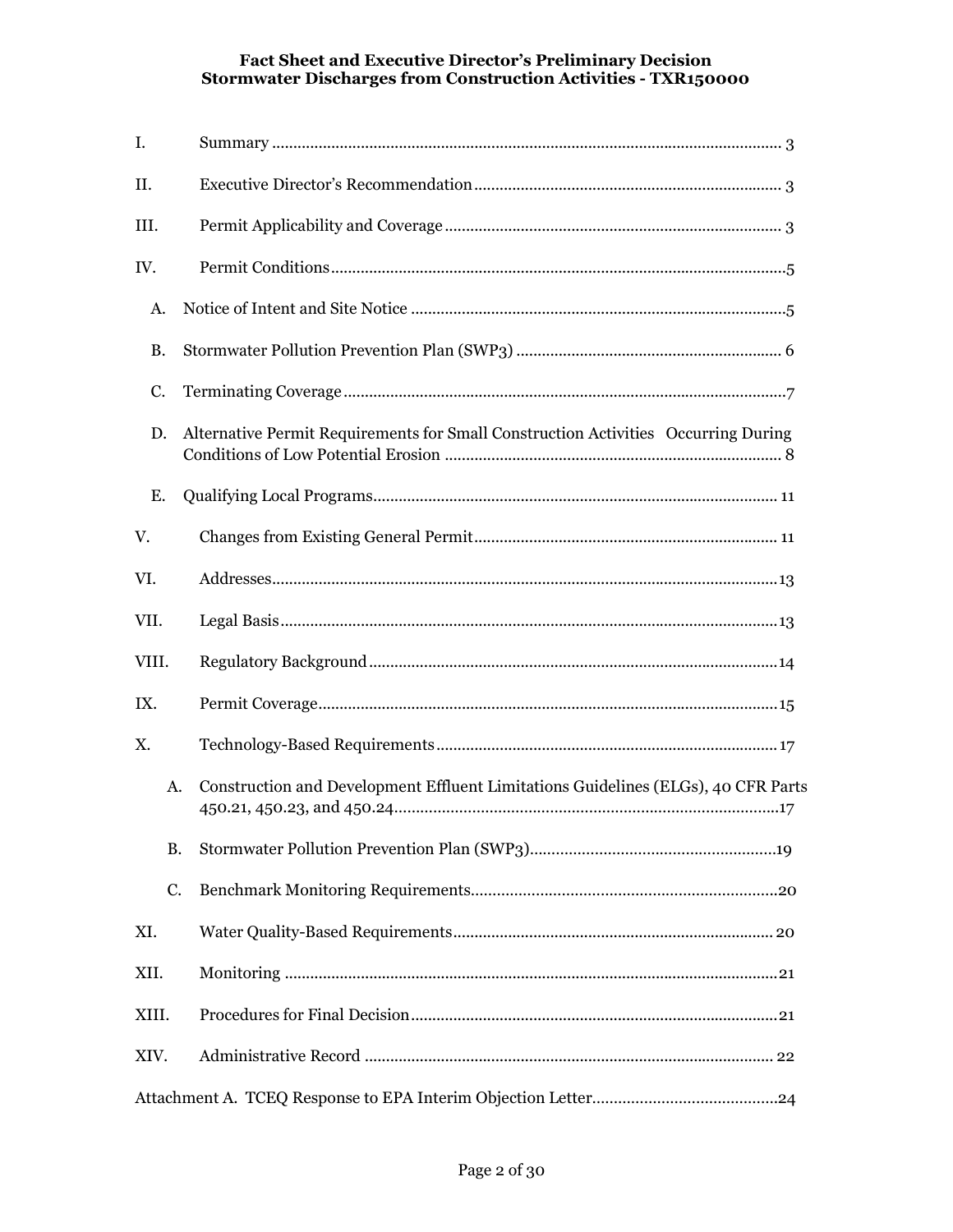# I. Summary

The Texas Commission on Environmental Quality (TCEQ) is proposing a renewal of TPDES Construction General Permit (CGP), Permit No. TXR150000, issued on February 15, 2008 and effective on March 5, 2008, which authorizes discharges from construction sites into surface water in the state. The general permit specifies which construction activities must obtain permit coverage, which are eligible for waivers, and which may be required to obtain individual permit coverage. The general permit specifies that where discharges will reach Waters of the United States, a stormwater pollution prevention plan (SWP3) must be developed and implemented unless certain conditions are met. The general permit provides authorization for discharges from small construction sites, according to federal Phase II stormwater regulations finalized in the Federal Register of December 8, 1999.

The principal changes to the existing CGP include:

- A. Revised the section entitled "Impaired Receiving Waters and Total Maximum Daily Load (TMDL) Requirements" to address discharges to impaired water bodies listed in accordance with Section 303(d) of the federal Clean Water Act (CWA). (permit Part II.C.4).
- B. Added effluent limitations guidelines for regulated construction sites based on the federal Effluent Limitation Guidelines (ELGs) at 40 CFR §§ 450.21, 450.23, and 450.24, which consist of a series of Best Management Practices (permit Part III.G).
- C. Clarified that on-site disposal of wash out water from concrete trucks may be authorized under this permit, provided that certain requirements are met and the wastewater is properly contained on site and there is no discharge to surface waters. In the existing permit, this authorization is limited to wash out from concrete trucks associated with offsite concrete production facilities. This change is consistent with the 2012 EPA CGP and provides more flexibility for regulated operators.
- D. Added definitions and provided clarification of permit requirements using language that is consistent with the 2012 EPA CGP.

## II. Executive Director's Recommendation

The executive director has made a preliminary decision that this permit, if issued, meets all statutory and regulatory requirements. It is proposed that the permit be issued to expire five years from the effective date, following the requirements of 30 TAC §205.5(a).

## III. Permit Applicability and Coverage

- A. This general permit would authorize the discharge of stormwater runoff associated with small and large construction sites to surface water in the state. This general permit would specify which sites may be authorized under this general permit, which are eligible for waivers, and which must be authorized by individual permit.
- B. This general permit would authorize the discharge of stormwater associated with other industrial activities at construction sites as follows: Discharges of stormwater runoff from supporting activities, including concrete batch plants, asphalt batch plants, equipment staging areas, material storage yards, material borrow areas, and excavated material disposal areas that are located at, adjacent to, or in close proximity to the permitted construction site and directly support the construction activity; and do not operate beyond the completion date of the construction activity.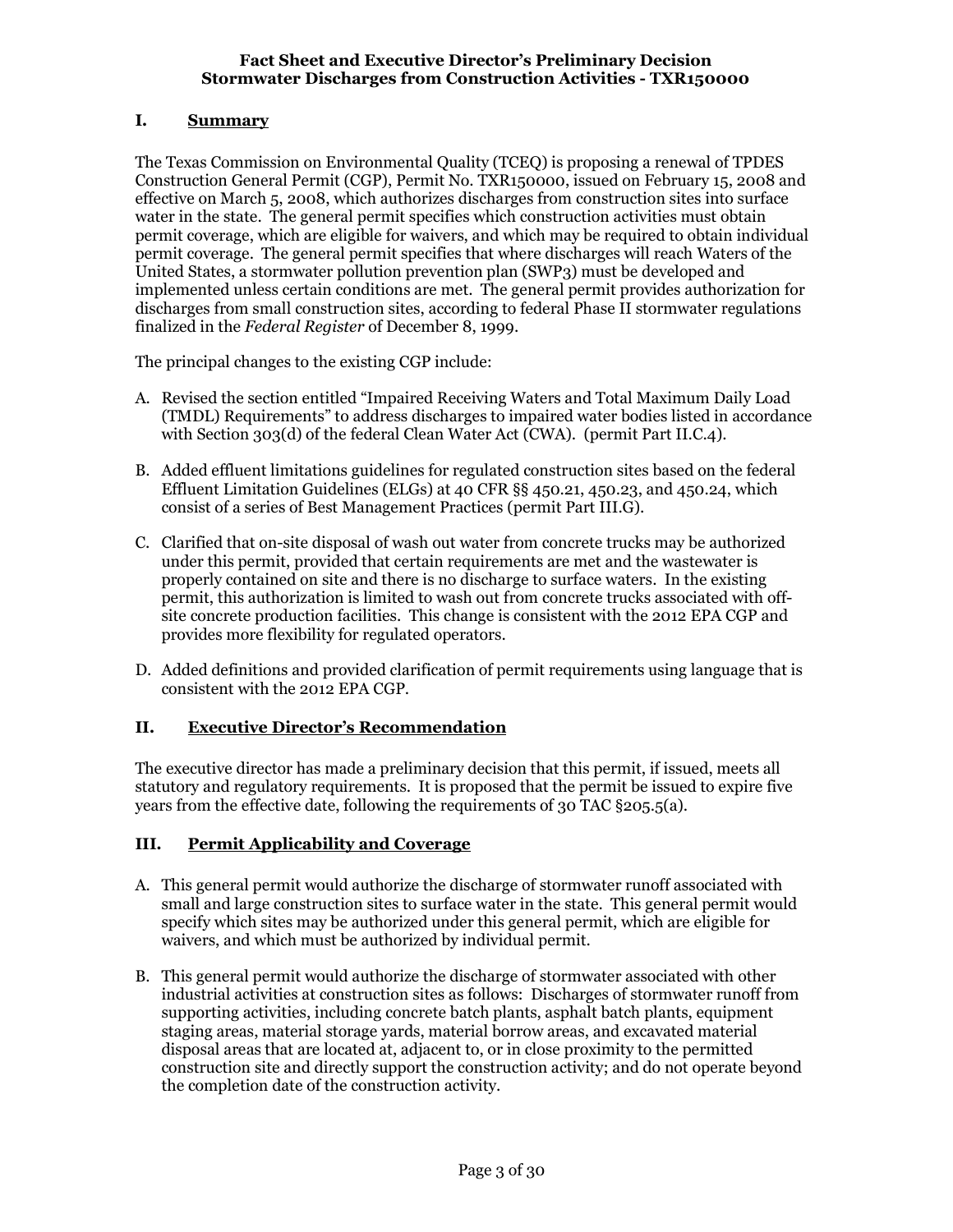- C. The general permit would not authorize the discharge of process wastewater. In addition, the general permit would not authorize other non-stormwater discharges, except for the following:
	- 1. discharges from fire fighting activities (fire fighting activities do not include washing of trucks, run-off water from training activities, test water from fire suppression systems, and similar activities);
	- 2. uncontaminated fire hydrant flushings (excluding discharges of hyperchlorinated water, unless the water is first dechlorinated and discharges are not expected to adversely affect aquatic life), which include flushings from systems that utilize potable water, surface water, or groundwater that does not contain additional pollutants (uncontaminated fire hydrant flushings do not include systems utilizing reclaimed wastewater as a source water);
	- 3. water from the routine washing of vehicles, the external portion of buildings or structures, and pavement where detergents and soaps are not used and where spills or leaks of toxic or hazardous materials have not occurred (unless spilled materials have been removed; and if local, state, or federal regulations are applicable, the materials are removed according to those regulations), where pressure washing is not conducted, and where the purpose is to remove mud, dirt, or dust;
	- 4. water used to control dust;
	- 5. potable water sources, including waterline flushings (excluding discharges of hyperchlorinated water, unless the water is first dechlorinated and discharges are not expected to adversely affect aquatic life);
	- 6. uncontaminated air conditioning condensate;
	- 7. uncontaminated ground water or spring water, including foundation or footing drains where flows are not contaminated with industrial materials such as solvents; and
	- 8. lawn watering and similar irrigation drainage.

The purpose of providing this list in the general permit is to clarify that certain non-stormwater discharges that may occur during normal activities at a construction site do not require additional permit coverage. Inclusion of this list in the general permit is not meant to prohibit the above discharges in an activity, such as a non-regulated construction activity, which would otherwise be allowed without a TPDES permit.

- D. The on-site disposal of water resulting from the wash out of concrete trucks may be conducted at regulated construction sites, provided that certain requirements of the general permit are met. Operators may also find recommendations for addressing concrete wash out from the EPA at the following web site: http://cfpub.epa.gov/npdes/stormwater/swppp.cfm This web page also includes general guidance on developing a construction site SWP3.
- E. The following discharges are not eligible for coverage under the proposed general permit, and must be authorized under an individual permit or an alternative general permit, if one is available:
	- 1. Discharges that would cause or contribute to a violation of water quality standards or that would fail to protect and maintain existing designated uses of receiving waters;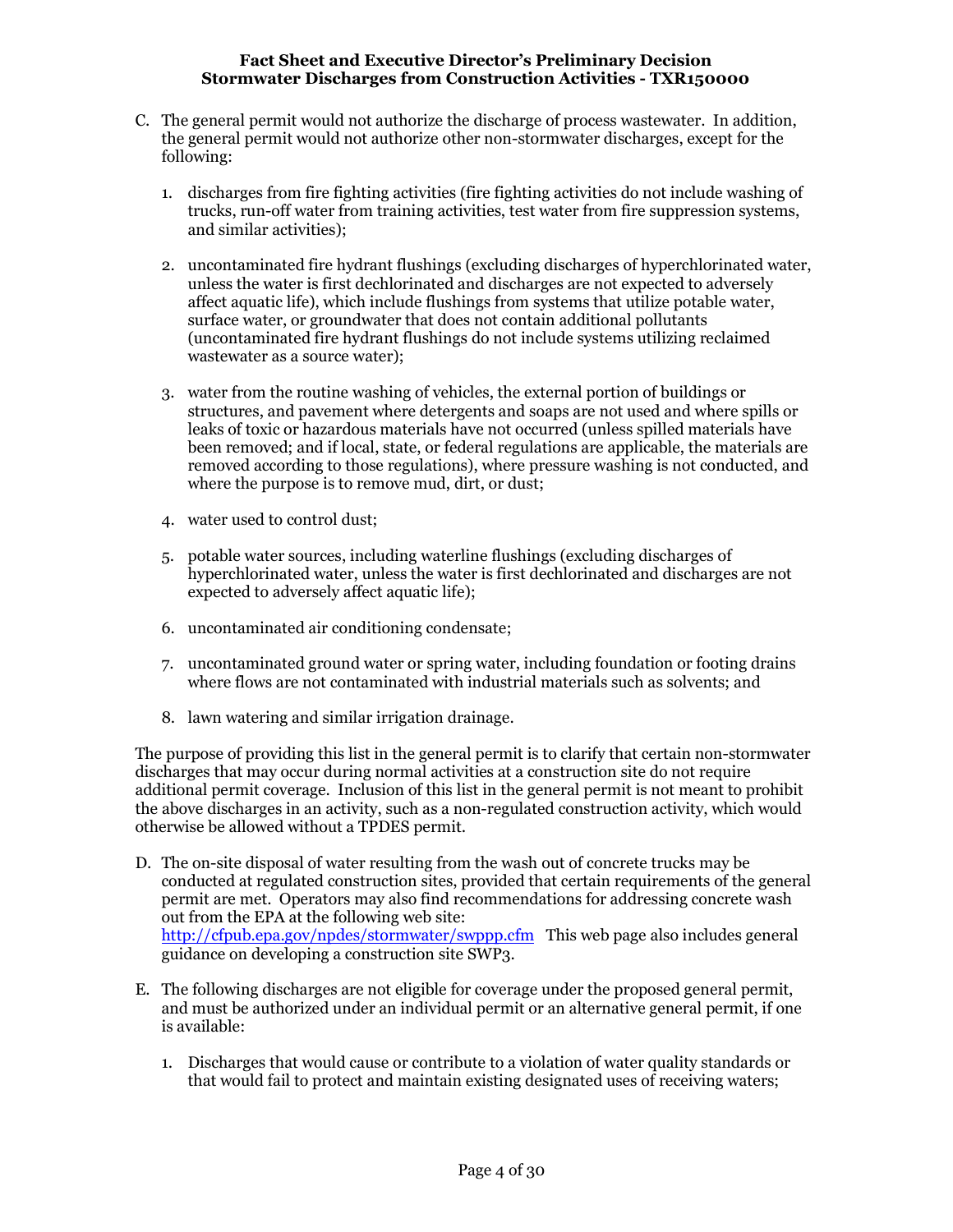- 2. New sources or new discharges of the constituents of concern to impaired waters, unless otherwise allowable under commission rules, applicable state law, and any total maximum daily load (TMDL) that exists for the applicable receiving water;
- 3. Discharges otherwise prohibited under existing state rules.
- F. The following stormwater discharges are not eligible for coverage under the proposed permit and may require individual or alternative general permit coverage:

Discharges that occur after construction activities have been completed and after the construction site and any supporting activity site have undergone final stabilization.

- G. Construction activities that would disturb less than one acre, including any greater common plan of development for the site, are not required to obtain permit coverage under the general permit nor an individual permit unless required by the executive director.
- H. The following stormwater discharges are not under the authority of the commission, are not eligible for coverage under the general permit, and may require authorization from the EPA under a separate NPDES permit:
	- 1. Stormwater runoff from construction activities occurring on Indian Country lands. (Information on the location and contact information for Indian Country Lands in Texas may be accessed at the following EPA web site: http://www.epa.gov/region6/6dra/oejta/tribalaffairs/index.html. Additionally, information on the contact information for federally recognized tribes may be found at: http://www.indians.org/Resource/FedTribes99/fedtribes99.html.)
	- 2. Stormwater runoff from construction activities associated with the exploration, development, or production of oil, gas, or geothermal resources, including transportation of crude oil or natural gas by pipeline.

## IV. Permit Conditions

## A. Notice of Intent and Site Notice

Primary operators of large construction sites must submit a notice of intent (NOI) that indicates the operator will comply with the conditions of the general permit, including development of an SWP3. An NOI is not required for secondary operators.

All primary and secondary operators must post a site notice in plain view at the construction site entrance prior to the commencement of construction activities and maintain the notice until either final stabilization occurs or control of the site is turned over to a separate operator. A copy of the NOI must also be supplied to the operator of any municipal separate storm sewer system (MS4) to which the operator discharges, so that the MS4 operator can conduct its own inspection and enforcement activities according to its NPDES or TPDES permit or local ordinances.

The general permit includes notification to secondary operators of large construction activities that they are regulated under the general permit and are not required to submit an NOI. This statement is consistent with federal rules at 40 CFR  $\S$ 122.28(b)(2)(vi) and as adopted by reference in 30 TAC Chapter 281, which states that the director may notify a discharger that it is covered by a general permit, even if the discharger has not submitted an NOI for coverage.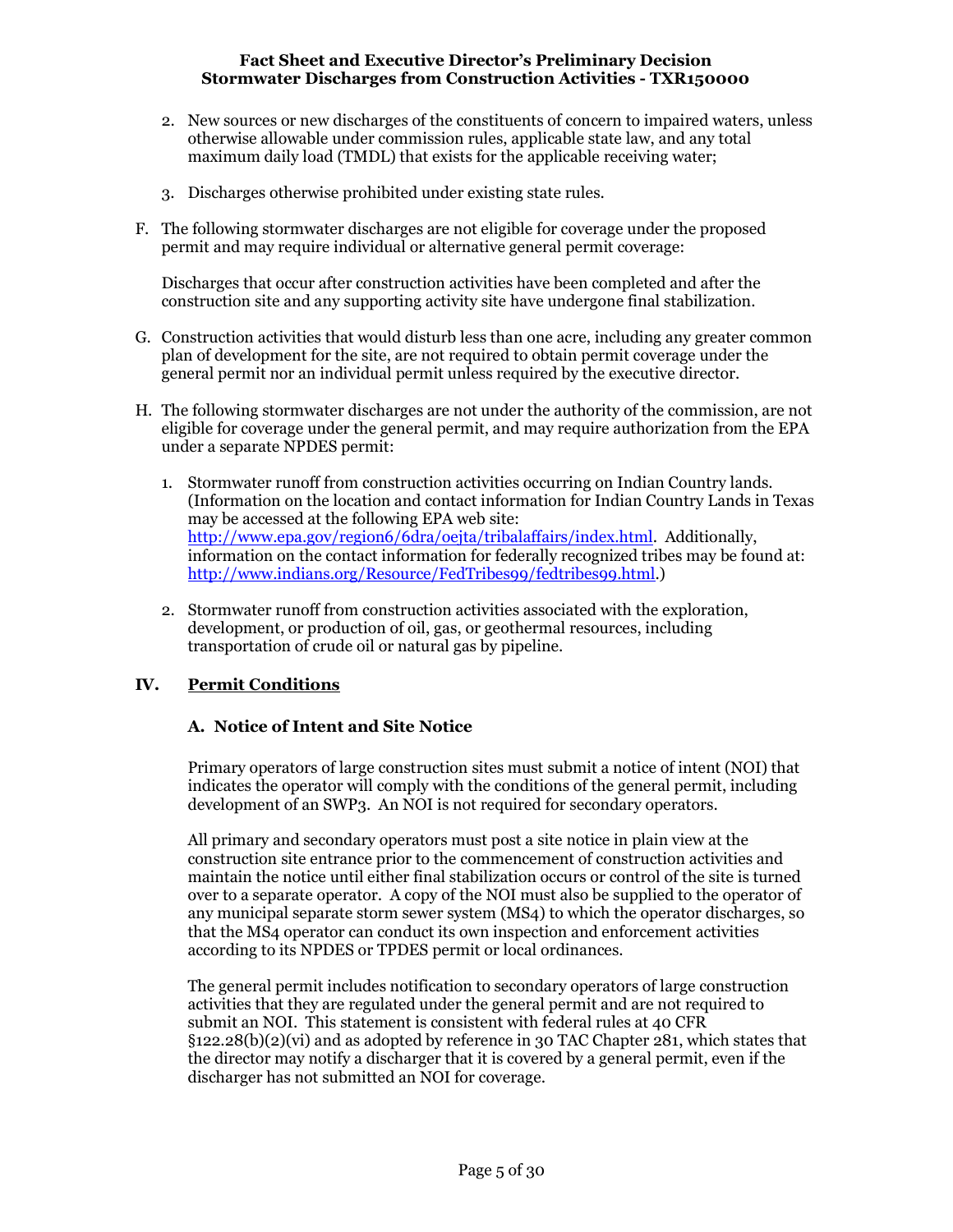An NOI is not required for the authorization of certain discharges, as allowed by 40 CFR §122.28(b)(2)(v) and as adopted by reference in 30 TAC Chapter 281, where the executive director determines that an NOI is inappropriate. The proposed general permit incorporates this alternative as an option and automatically authorizes certain small construction activities if specific conditions are met. In making the determination that an NOI is inappropriate for small construction activities, the executive director considered the short-term nature of small construction activities, the number of construction sites that will be authorized, and the administrative burden on both the commission and the regulated community. The executive director also considered the nature and type of proposed discharges authorized under the general permit, the expected potential for toxic and conventional pollutants, and the expected volumes. The requirements and conditions of the general permit are appropriate to control the discharges from small construction sites authorized under the general permit and to protect water quality. The administrative burden on the permittee to submit an NOI and on the commission to respond to the NOI would be excessive and not directly necessary to control these discharges.

Operators of small construction sites are not required to submit an NOI, but must develop an SWP3 (with the exception of those sites described in Part IV.D., below) and post a site notice containing information regarding the operator's authorization under the general permit. Operators of small construction sites may alternatively apply for a waiver from permit requirements if activities are shown to occur in certain regions and during certain seasons where the potential for erosion are below an established threshold or erosivity factor. Operators applying for these waivers are also required to provide a copy of the waiver form to the operator of any MS4 that will receive the discharges from the construction site.

## B. Stormwater Pollution Prevention Plan (SWP3)

1. All large construction site activities as well as all small construction site activities not specifically described in Part IV.D. below, with discharges that reach Waters of the United States, must develop an SWP3 according to the provisions of the proposed general permit prior to requesting authorization. Operators must implement that plan prior to commencing construction activities.

Waters of the United States are defined in the general permit. Waters of the United States do not include waste treatment systems, including treatment ponds or lagoons designed to meet the requirements of the Clean Water Act (other than cooling ponds, as defined in 40 CFR §423.11(m), that also meet the criteria of this definition). This exclusion applies only to manmade bodies of water that neither were originally created in Waters of the United States (such as disposal area in wetlands) nor resulted from the impoundment of Waters of the United States. Waters of the United States do not include previously converted cropland.

2. The required contents of the SWP3 are based on federal Phase II rules (December 8, 1999 Federal Register) related to stormwater permitting, as well as the current TPDES general permit for large construction sites. The purpose of the SWP3 is to identify and address potential sources of pollution that are reasonably expected to affect the quality of stormwater discharges from the construction site, including offsite material storage areas, overburden and stockpiles of dirt, and borrow areas. Separate SWP3s may be developed for each construction site operator where multiple operators exist. However, the proposed permit would also allow a shared SWP3 to promote a more efficient and coordinated effort between multiple operators at a single site. The SWP3 may provide that one operator is responsible for the preparation of a SWP3 in compliance with the CGP, and another operator is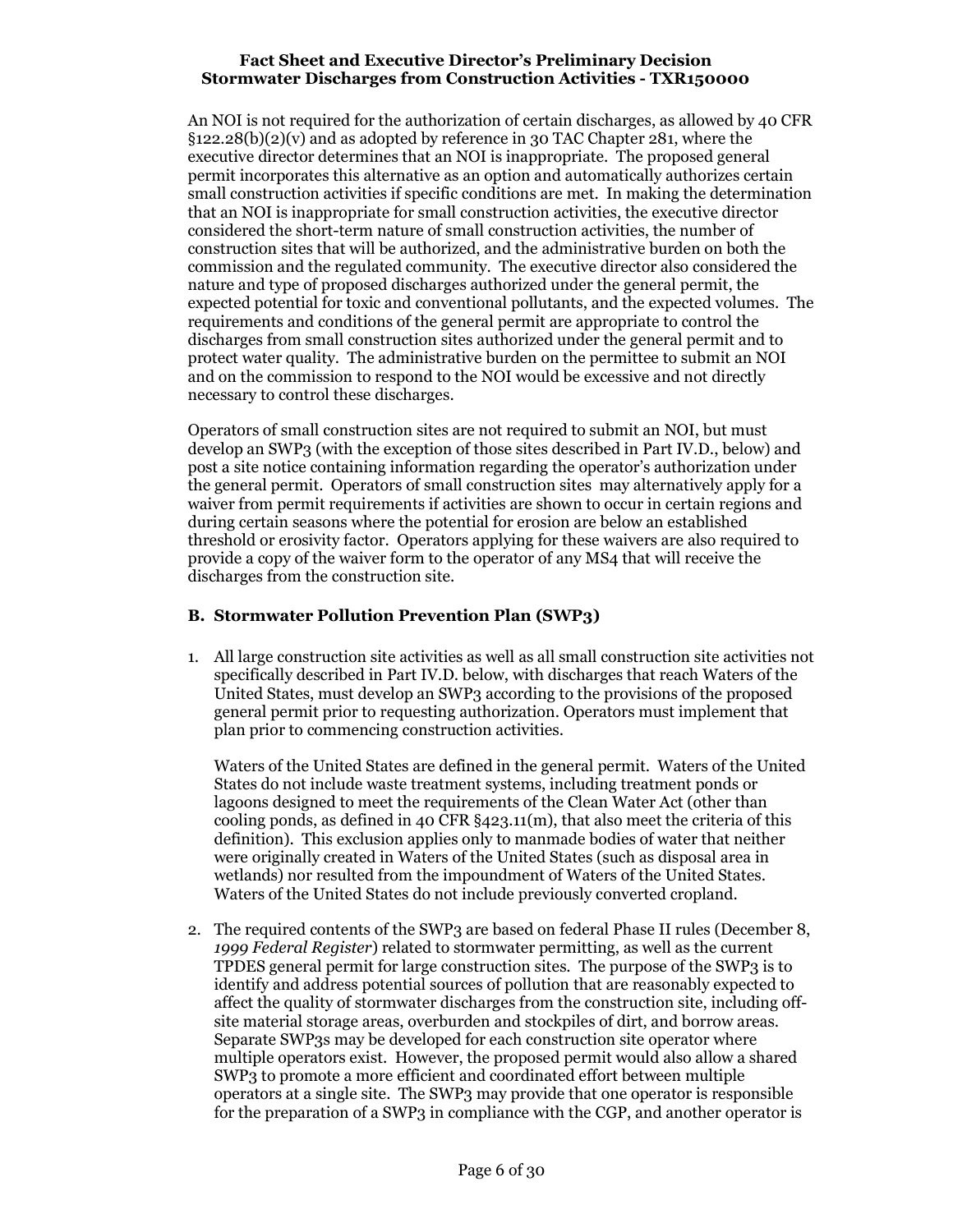responsible for implementation of the SWP3 at the project site. Under this alternative, each individual operator would be required to submit an NOI for coverage, and each would be individually responsible for compliance with the terms of the permit in the areas of the site where the person is the responsible operator.

- 3. The specific requirements of the SWP3 include the following minimum provisions:
	- a. A detailed project description, including a site map that indicates the site location, the construction site details, and information on receiving waters.
	- b. A description of the structural and the non-structural controls (best management practices, or BMPs) that will be used to minimize pollution in runoff during construction, as well as stabilization practices during and at the completion of the activity.
	- c. Demonstration of compliance with other state and local plans, such as the Edwards Aquifer Protection Program.
	- d. A description of how BMPs will be maintained and how controls may be revised upon a finding that the control measures are either not working properly or adequately.
	- e. A description of how inspections of BMPs will be conducted. Inspections are required at a minimum frequency of at least once every 14 calendar days and within 24 hours of the end of a storm event of 0.5 inches or greater during active construction activities. An alternative inspection schedule of once every seven (7) calendar days is also available. If this alternative schedule is developed, then the inspection must occur regardless of whether or not there has been a rainfall event since the previous inspection. Where sites have been temporarily stabilized, inspections must be conducted at least once every month. Special provisions allowing for representative inspections are provided for long, linear projects where access along the site is limited and travel along the site may damage stabilized areas or cause potential for erosion.
	- f. Identification and description of the implementation of appropriate pollution prevention measures for all eligible non-stormwater components of the discharge.

# C. Terminating Coverage

The general permit includes information on when and how an operator may terminate coverage under the general permit. Primary operators of large construction sites must submit a notice of termination (NOT) form. Operators of small construction sites and secondary operators of large construction sites must remove the applicable site notice. The specific requirements are included in the general permit.

An operator may terminate coverage when certain conditions are met. In establishing vegetation to achieve final stabilization, an operator is not required to utilize the same vegetation that was previously utilized at the site, provided that the stabilized area contains at least 70% coverage of the original percentage of coverage of land for the disturbed area, and provided that the operator utilizes vegetation appropriate for the area that provides acceptable coverage. The permit also allows construction operators located in arid, semi-arid, or drought-stricken areas the flexibility to implement nonvegetative erosion control measures if vegetative controls are not feasible.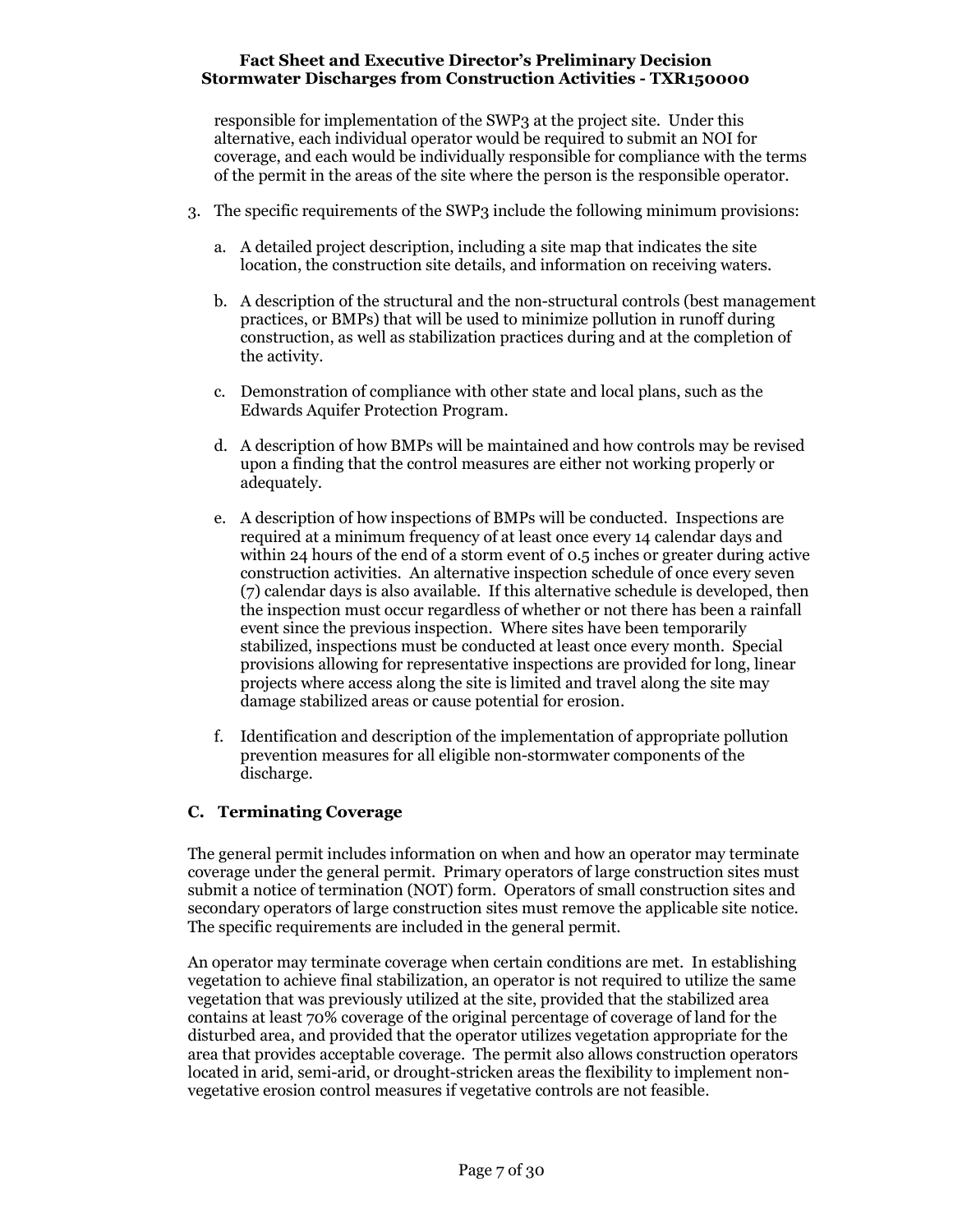# D. Alternative Permit Requirements for Small Construction Activities Occurring During Conditions of Low Potential Erosion

Stormwater runoff from certain small construction activities may be authorized under the general permit without being required to develop an SWP3 if construction occurs when there is a low potential for erosion. This option is consistent with the existing general permit, and is not available for large construction sites, including smaller construction sites that are part of a larger common development that will disturb five (5) or more acres. This option is available for stormwater discharges, and would not include authorization for non-stormwater discharges that are otherwise required to be permitted. These mechanisms for alternative authorization are included to encourage construction to occur during times when the potential for erosion is limited. The alternative requirements apply to small construction sites where the rainfall erosivity factor, or R-factor, is less than five (5) for the duration of the activity. The R-factor is defined as the total annual erosive potential that is due to climatic effects, and is part of the Revised Universal Soil Loss Equation (RUSLE). An R-factor is calculated based on information available from the U.S. Department of Agriculture (USDA) and EPA. Annual R-factors are provided in the U.S. Department of Agriculture's (USDA) Handbook No. 703. The following authorization options require determination of an Rfactor for a portion of the year.

1. Automatic Authorization Option: A mechanism for automatic authorization is provided to include a very efficient authorization process for certain activities occurring during periods of low erosion potential. Appendix A of the proposed permit includes a list of time periods within certain counties when the potential for erosion is very low and where small construction activities may be automatically authorized. Not all counties in Texas are included in Appendix A, and those that are included only demonstrate an R-factor less than five (5) for the specific time period(s) shown.

Small site construction activities that commence on or after the start date for one of the listed time periods and conclude by the end date of the same listed time period are not required to submit an NOI nor to develop an SWP3. Instead, the general permit requires the operator of such a site to complete and post a specific site notice for the duration of the activity and to provide a copy of the site notice to the operator of any MS4 that would receive a discharge from the site.

This automatic authorization permit option is based on construction site conditions that might otherwise qualify for a permit waiver using an R-factor calculation. Instead of requiring the construction site operator to calculate the R-factor for every possible discharge, the executive director calculated time periods within the year where the R-factor is known to be less than five (5). An application for a waiver requires the operator to calculate the R-factor, complete a waiver form, and submit the waiver request, which is described in the next section of this fact sheet.

In developing Appendix A, the executive director used the most conservative assumptions for each county in the state. The annual R-factor values included in the USDA handbooks are annual factors, and the lowest annual R-factor in Texas is ten (10), which occurs only in El Paso County. While no county in Texas would automatically qualify for this automatic authorization option for the entire year, R factors for specific time periods within the year can be identified by multiplying the annual R-factor by the percentage of the total annual isoerodent factor that occurs during the period in question. In Texas, there are ten isoerodent zones that cross state lines, and those are listed in the table below. The map of zones is located in Chapter 2 of USDA Handbook 703: "Predicting Soil Erosion by Water,"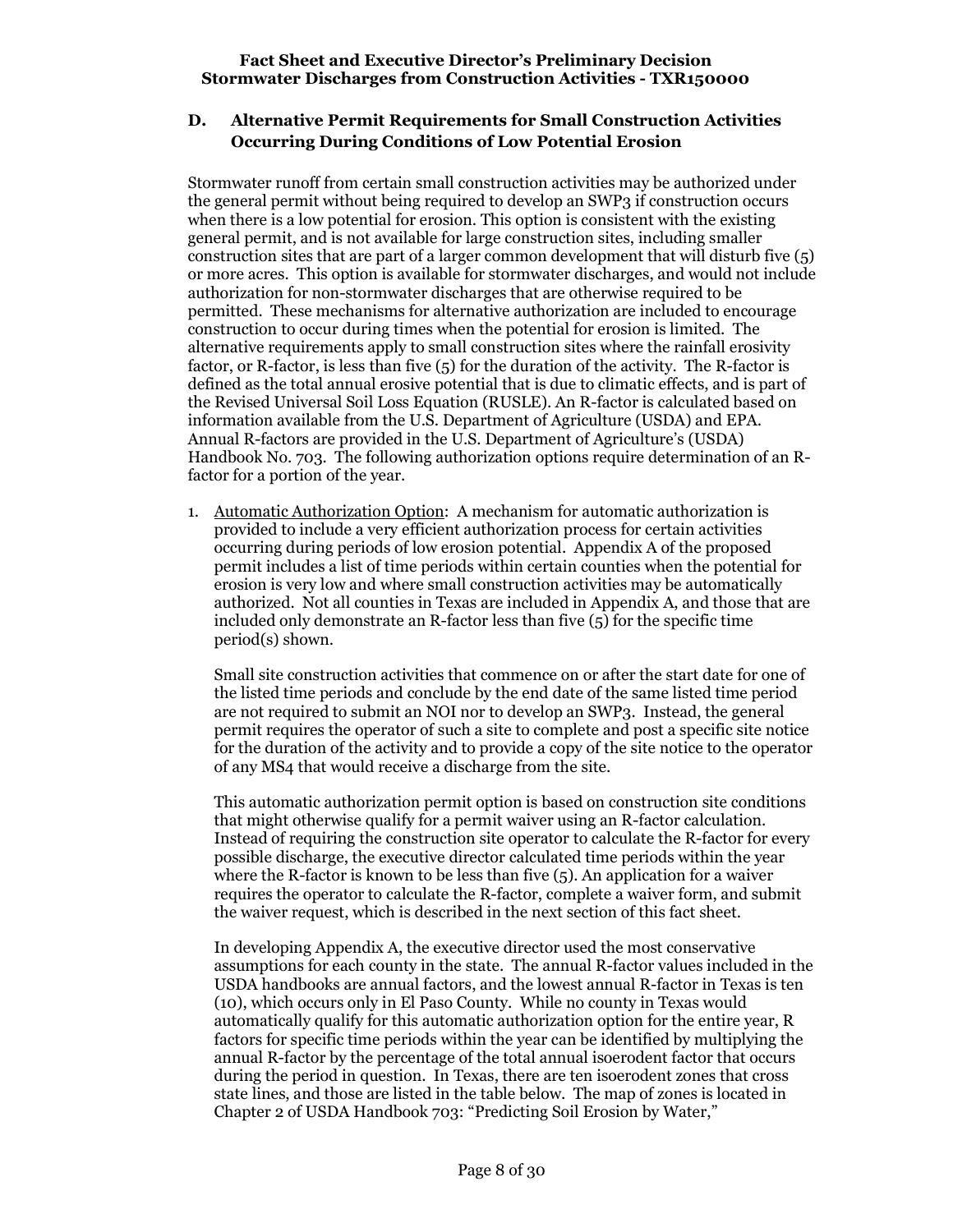http://www.epa.gov/npdes/pubs/ruslech2.pdf, referenced in EPA Fact Sheet 3.1: "Stormwater Phase II Final Rule – Construction Rainfall Erosivity Waiver" (http://www.epa.gov/npdes/pubs/fact3-1.pdf ), and is included as Appendix B of the permit.

To identify partial year R-factors less than five (5), the executive director first identified the potential start dates and end dates of construction projects, and then added the correlating total percentages for the time period. In the Erosivity Index (EI) Table developed in the USDA Handbook 703, the first period is always listed as zero (0), and with each period, a portion of the annual percentage is added until the final number for the last period equals or approaches 100 for each isoerodent zone. For the purposes of establishing Appendix A, the TCEQ did not add each period so that the values were larger for each time period; but rather included only the portion of the annual percentage that was attributable to the period in question. The end result was that each EI zone resulted in a value near 100 when all of the periods were added. Where the results were less than 100, the TCEQ included the difference for the first period beginning January 1. This resulted in an increase for several of the EI zones in the first period from zero (0), which results in a more conservative calculation.

Each county is located within one or more EI zones and contains within it a range of annual isoerodent values. For the automatic R factor permitting option, the executive director determined isoerodent zones by identifying the highest isoerodent line that crosses through the county and assigning a value of the next highest isoerodent line, since some value greater than the highest line crossing through the county would be present within the county. Generally, the value of the line located outside of and east of the county was assigned as the value for the county, as the isoerodent values generally increase to the east. The EI zones may be found in the EPA Fact Sheet 3.1 (Figure 2) or in USDA Handbook 703 (Figure 2-1), and are also provided in Appendix B of the permit. The Isoerodent Map is provided at Appendix C of the permit, and is also included in the USDA Handbook 703 and referenced in the EPA Fact Sheet

The R factor for each time period was determined by calculating the percentage of the isoerodent value that is necessary to achieve an R factor of less than five (5). For a small construction activity to be authorized under this provision, construction must commence no earlier than the start date for a specific date range and county listed in Appendix A of the general permit, and final stabilization must occur no later than the end date of that same date range. If a construction project begins during one date range and ends past that same date range (even if it is within another date range for the same county), then the resulting R factor will be over 5, and the automatic authorization is not available. If construction activities last longer than expected so that final stabilization will occur outside of an approved date range, then the operator must either apply for and obtain a waiver, if appropriate, obtain authorization under Section II.E.2. of the general permit, related to all other small construction activities, be developing and implementing an SWP3 and posting the required site notice.

Two example calculations are shown below:

Example No. 1: In El Paso County, the highest annual isoerodent value is ten (10), and El Paso County is located in EI Zone No. 92.

In order to determine the portion of the isoerodent value (referred to below as "x") that would result in an R factor less than 5, the executive director divided the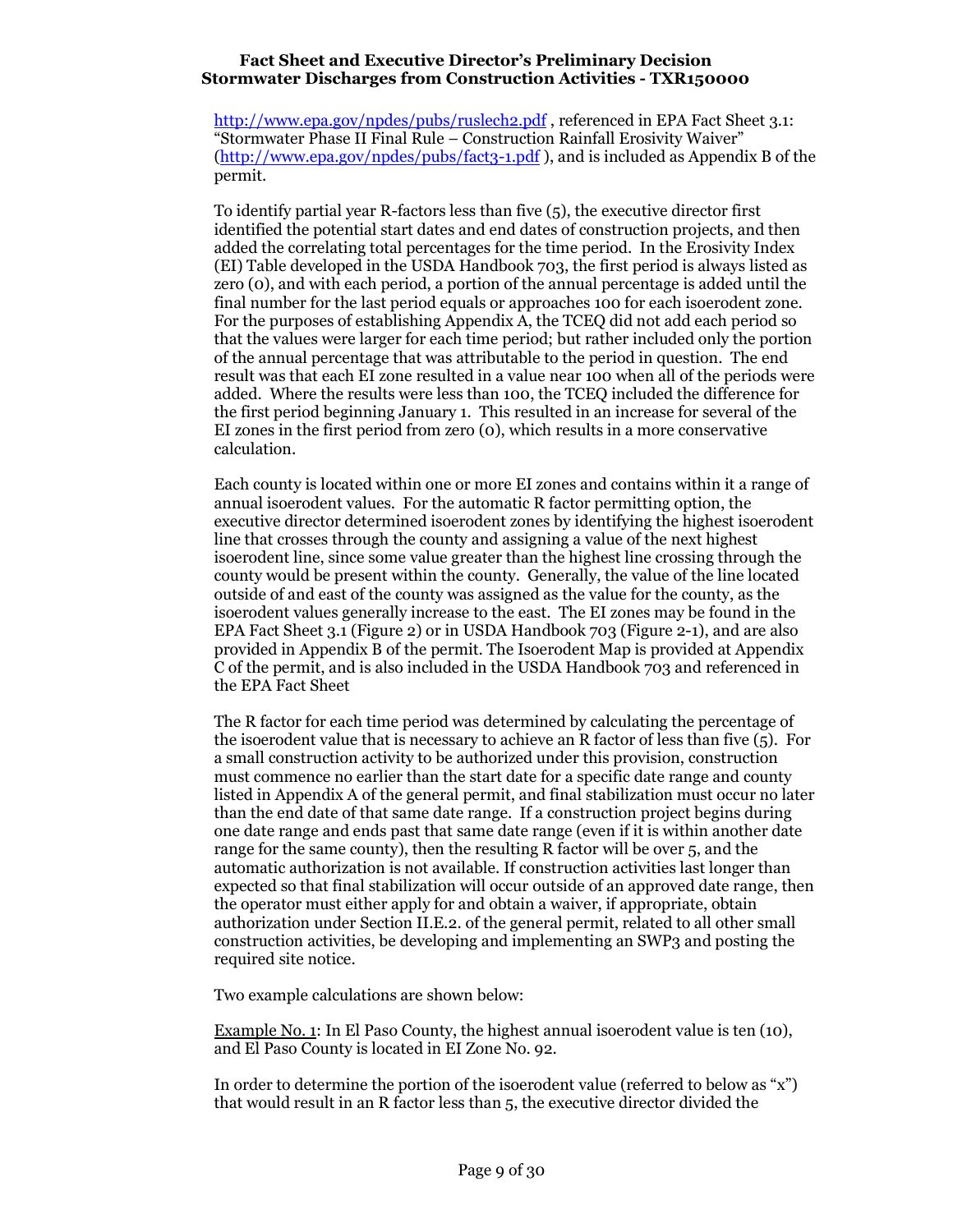maximum allowable R-factor, five (5), by the annual isoerodent value.Then the result was multiplied by 100 to correct for percentage.

 $x < (5 / 10)^* 100$ 

 $x < 50$ 

To achieve an R factor less than five (5) in El Paso County, the EI from Zone 92 (see table below) must be less than 50 when subtracting the value for the start date from the value for the end date, for any period of construction. This is possible for several ranges of dates in the county, and those date ranges are listed in Appendix A.

Example No. 2: In Dallas County, the highest annual isoerodent value for the county is 350, and Dallas County is located in zone 97.

 $x < (5 / 350)^* 100$ 

 $x < 1.43$ 

To achieve an R factor less than five (5) in Dallas County, the EI from Zone 97 (see table below) must be less than 1.43 when subtracting the value for the start date from the value for the end date, for any period of construction. There are no ranges of dates in the county that meet these criteria, and therefore construction sites in Dallas County would not qualify for this automatic authorization.

## Table of Erosivity Indices (EI) for EI Zones in Texas:

| EI# | 1/1 | 1/16        | 1/31     | 2/15     | $\frac{3}{1}$ | 3/16 | 3/31 | 4/15 | $4/30\;5/15$ |    | 5/306/14 |    | $6/29$ 7/14 |    | 7/29 | 8/13 | $8/28$ 9/12 |    | 9/27 | 10/1210/2711/1111/2612/1112/31 |    |    |     |     |     |
|-----|-----|-------------|----------|----------|---------------|------|------|------|--------------|----|----------|----|-------------|----|------|------|-------------|----|------|--------------------------------|----|----|-----|-----|-----|
| 89  |     |             |          | 2        |               |      |      | 2    |              | 27 | 38       | 48 | 55          | 62 | 69   | 76   | 83          | 90 | 94   | 97                             | 98 | 99 | 100 | 100 | 100 |
| 90  |     |             | 2        | 3        |               | h    | 8    | 13   | 21           | 29 | 37       | 46 | 54          | 60 | 65   | 69   | 74          | 81 | 87   | 92                             | 95 | 97 | 98  | 99  | 100 |
| 91  |     | $\mathbf 0$ | Ω        | $\Omega$ |               |      |      | 2    | b.           | 16 | 29       | 39 | 46          | 53 | 60   | 67   | 74          | 81 | 88   | 95                             | 99 | 99 | 100 | 100 | 100 |
| 92  |     | $\Omega$    | $\Omega$ | $\Omega$ |               |      |      | 2    | 6            | 16 | 29       | 39 | 46          | 53 | 60   | 67   | 74          | 81 | 88   | 95                             | 99 | 99 | 100 | 100 | 100 |
| 93  |     |             |          | 2        |               |      |      | 8    | 13           | 25 | 40       | 49 | 56          | 62 | 67   | 72   | 76          | 80 | 85   | -91                            | 97 | 98 | 99  | 99  | 100 |
| 94  |     |             | 2        | 4        | b             | 8    | 10   | 15   | 21           | 29 | 38       | 47 | 53          | 57 | 61   | 65   | 70          | 76 | 83   | 88                             | 91 | 94 | 96  | 98  | 100 |
| 95  |     |             |          |          |               |      | 11   | 14   | 18           | 27 | 35       |    | 46          | 51 | 57   | 62   | 68          | 73 | 79   | 84                             | 89 | 93 | 96  | 98  | 100 |
| 96  |     |             |          | n        |               | 12   | 17   | 23   | 30           | 37 | 43       | 49 | 54          | 58 | 62   | 66   | 70          | 74 | 78   | 82                             | 86 | 90 | 94  | 97  | 100 |
| 97  |     |             | 3        | 5        |               | 10   | 14   | 20   | 28           | 37 | 48       | 56 | 61          | 64 | 68   | 72   | 77          | 81 | 86   | 89                             | 92 | 95 | 98  | 99  | 100 |
| 106 |     |             |          |          | 13            | 17   | 21   | 27   | 33           | 38 | 44       | 49 | 55          | 61 | 67   |      | 75          | 78 | 81   | 84                             | 86 | 90 | 94  | 97  | 100 |

If an operator cannot meet the automatic authorization option, then a waiver calculation may be performed to determine if the site-specific R-factor is less than five (5) for a small construction site. The waiver option is described below.

2. Waiver Option: A small construction site operator may calculate a site-specific Rfactor and apply to the TCEQ for a permit waiver. The R-factor would be calculated using site-specific location information to determine the specific isoerodent line to be used in the calculation. The operator may utilize the table in the previous section of this fact sheet to calculate the isoerodent values for the specific zone where the site is located. Alternatively, the operator may reference EPA Fact Sheet 3.1 or USDA Handbook 703. The map of Isoerodent lines is also provided as Appendix C of the general permit. An operator can identify the specific isoerodent line that relates to the site's location, rather than utilizing the most conservative line that was used to develop Appendix A of the general permit.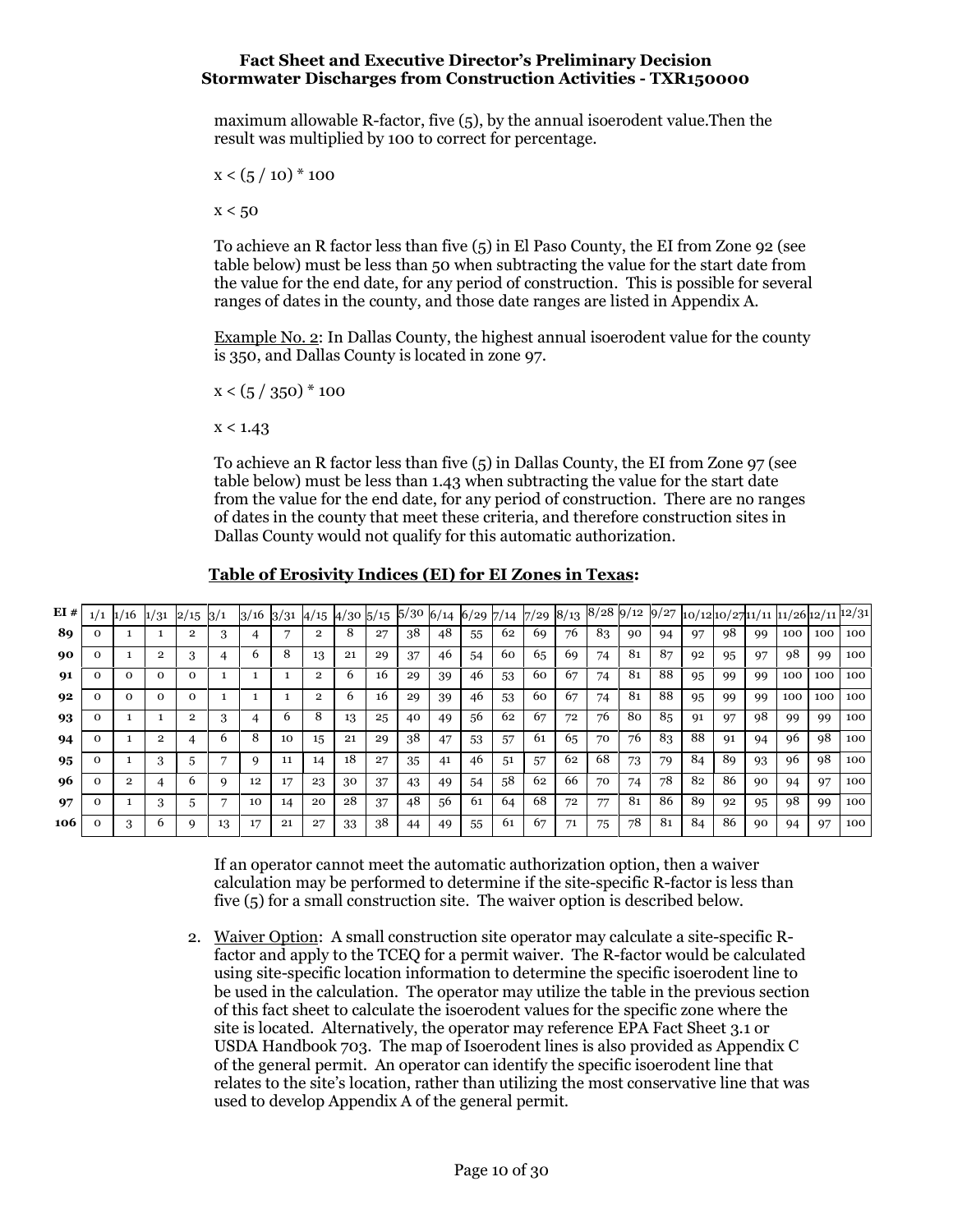This waiver may be an important option for shorter duration projects in counties that are located in high isoerodent areas, and may also be important for longer duration projects located in portions of counties that have a lower isoerodent value than the conservative protocol that was utilized to develop Appendix A of the general permit.

The operator may calculate a site-specific R-factor using the steps outlined in EPA Fact Sheet 3.1: "Stormwater Phase II Final Rule – Construction Rainfall Erosivity Waiver" (http://www.epa.gov/npdes/pubs/fact3-1.pdf), by using the online calculator developed by Texas A&M University: http://ei.tamu.edu/index.html, using an alternative mechanism that follows appropriate methodology, or by using the following steps:

- 1) Estimate the construction start date and the construction end date. The construction end date is the date that final stabilization will be achieved.
- 2) Find the EI zone from Appendix B of the general permit.
- 3) Find the EI percentage for the project period by subtracting the EI for the start date of the project from the EI of the end date using the table above. Alternatively, use the table provided in EPA Fact Sheet 2.1 or USDA Handbook 703 in a similar manner, by subtracting the start value from the end value on the table. If the project goes past January 1, add 100 to the end date EI to obtain the appropriate value.
- 4) Refer to the Isoerodent Map (Appendix C of the general permit) and interprolate the annual isoerodent value for the construction site location.
- 5) Multiply the percent value obtained in Step 3 by the annual isoerodent value obtained in Step 4. This is the R factor for the project. If the value is less than 5, then a waiver may be obtained.

Under the waiver option, the operator must submit to the executive director a waiver form approved by the executive director, and must provide a copy of the waiver form to the operator of any MS4 that receives the discharge. The operator is not required to develop an SWP3 nor to post the waiver certification form at the entrance to the small construction site. This waiver does not authorize discharges of non-stormwater that would otherwise be required to be permitted.

# E. Qualifying Local Programs

This general permit does not include by reference any qualifying local programs (see federal rules at 40 CFR Section 122.44(s)); however, the permit may be amended in the future to include appropriate programs that are currently being implemented or that will be implemented in the future by regulated municipal separate storm sewer systems (MS4s).

# V. Changes from Existing General Permit

A. Expanded the language in the Impaired Receiving Waters and Total Maximum Daily Load (TMDL) Requirements section. Construction sites discharging to a water quality impaired water body, where the impairment is caused by a pollutant of concern present in stormwater, must be consistent with any condition, goal, or requirement in the TMDL or Implementation Plan (I-Plan). (Part II.C.4 of the general permit).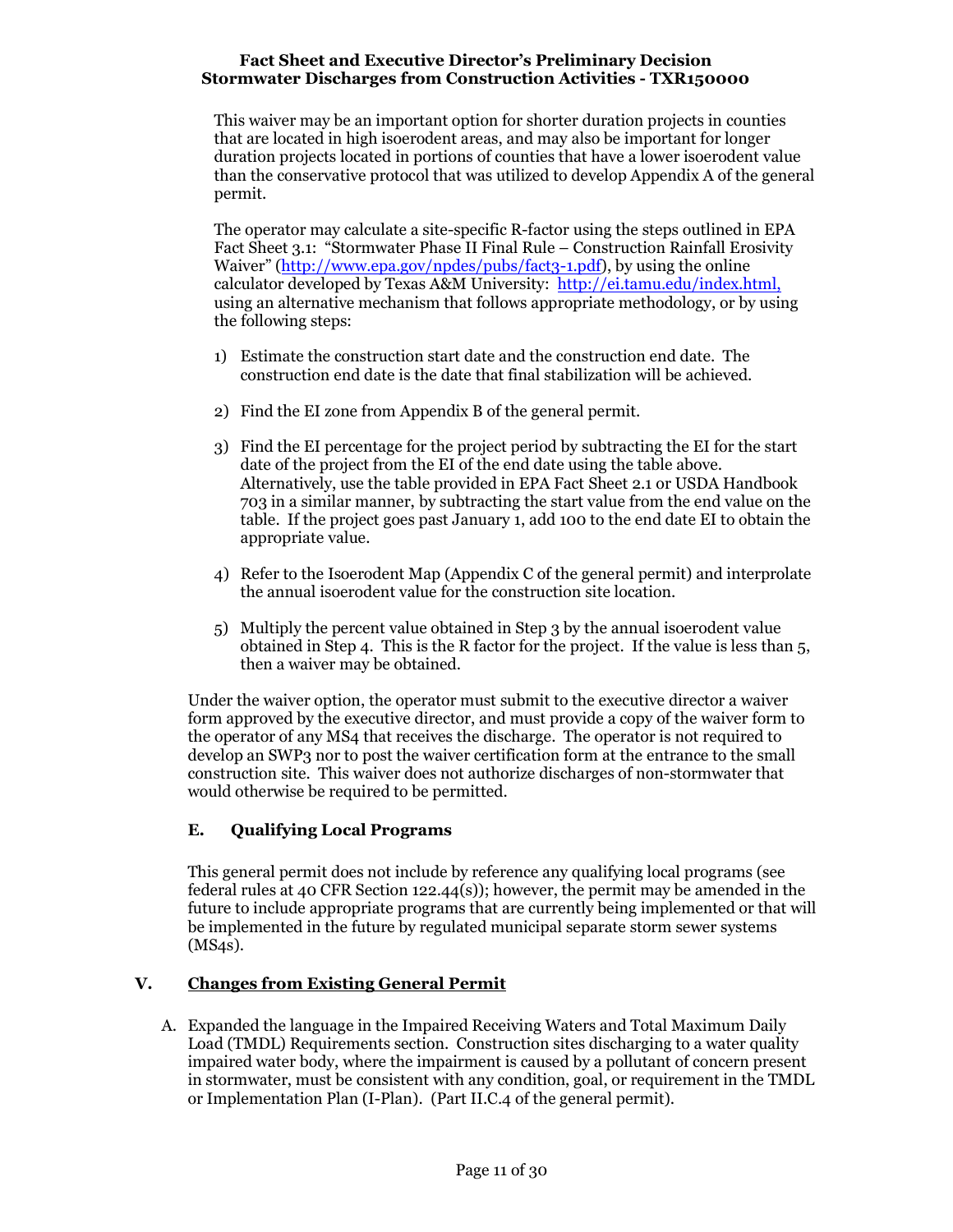- B. Added narrative effluent limitations guidelines for regulated construction sites based on the federal Effluent Limitation Guidelines (ELGs) at 40 CFR §§ 450.21, 450.23, and 450.24, consisting of a series of Best Management Practices (permit Part III.G).
- C. Clarified existing permit requirements using language from EPA's 2012 CGP, as appropriate.
- D. Revised the definition of secondary operator to clarify the conditions under which an individual would be considered a secondary operator.
- E. Revised the permit to allow regulated operators located in drought-stricken areas to reduce the frequency of inspection of sediment and erosion controls to once per month rather than once per two weeks, and kept the requirement to inspect controls within 24 hours of a storm event of 0.5 inches or greater.
- F. Revised the permit to allow construction operators located in arid, semi-arid, or drought-stricken areas the flexibility to implement non-vegetative erosion control measures if vegetative controls are not feasible.
- G. Revised the definition of Final Stabilization to include the requirement for the homebuilder to retain documentation of site stabilization in the SWP3.
- H. Clarified in Parts II.B. and V. that on-site disposal of wash out water from concrete trucks may be authorized under this permit, provided that certain requirements are met and the wastewater is properly contained on site and there is no discharge to surface waters. In the existing permit, this authorization is limited to wash out from concrete trucks associated with off-site concrete production facilities. This change is consistent with the 2012 EPA CGP and provides greater flexibility for regulated operators.
- I. Removed the requirement for the primary operator to post a copy of the signed NOI at the construction site, because the permit already requires that a site notice be posted.
- J. Revised the small construction site waiver effective date so that coverage begins seven (7) days after the date a completed waiver form is postmarked for delivery to TCEQ, or immediately upon receipt of confirmation of approval of an electronic submittal.
- K. Removed the paper copies of the construction site notices from the appendix of the general permit, so that changes to the forms may be made without amending the CGP. Permittees will be able to access these notices from the TCEQ web site.
- L. Removed the requirement for construction operators located in the Edwards Aquifer recharge zone or the Edwards Aquifer contributing zone to submit a copy of the NOI or site notice to the TCEQ regional office.
- M. Updated the data in Appendix D based upon revisions to EPA Fact Sheet 3.1: "Stormwater Phase II Final Rule – Construction Rainfall Erosivity Waiver."
- N. Added the limitation that discharges that would adversely affect a listed endangered or threatened aquatic or aquatic-dependent species or its critical habitat are not authorized by the general permit, and site-specific controls may be required to ensure that protection of endangered or threatened species is achieved. This change is consistent with other water quality general permits.
- O. Based on comments from stakeholders, added definitions of Construction Activity, Dewatering, Drought-Stricken Area, Effluent Limitations Guideline, Impaired Water, Minimize, Receiving Water, Steep Slopes, TMDL, Linear Project, and Turbidity.
- P. Minor revisions to the permit were made based on EPA's interim objection letter dated August, 13, 2012. The revisions are outlined in TCEQ's response letter dated August 30, 2012, and included as Attachment A of this fact sheet.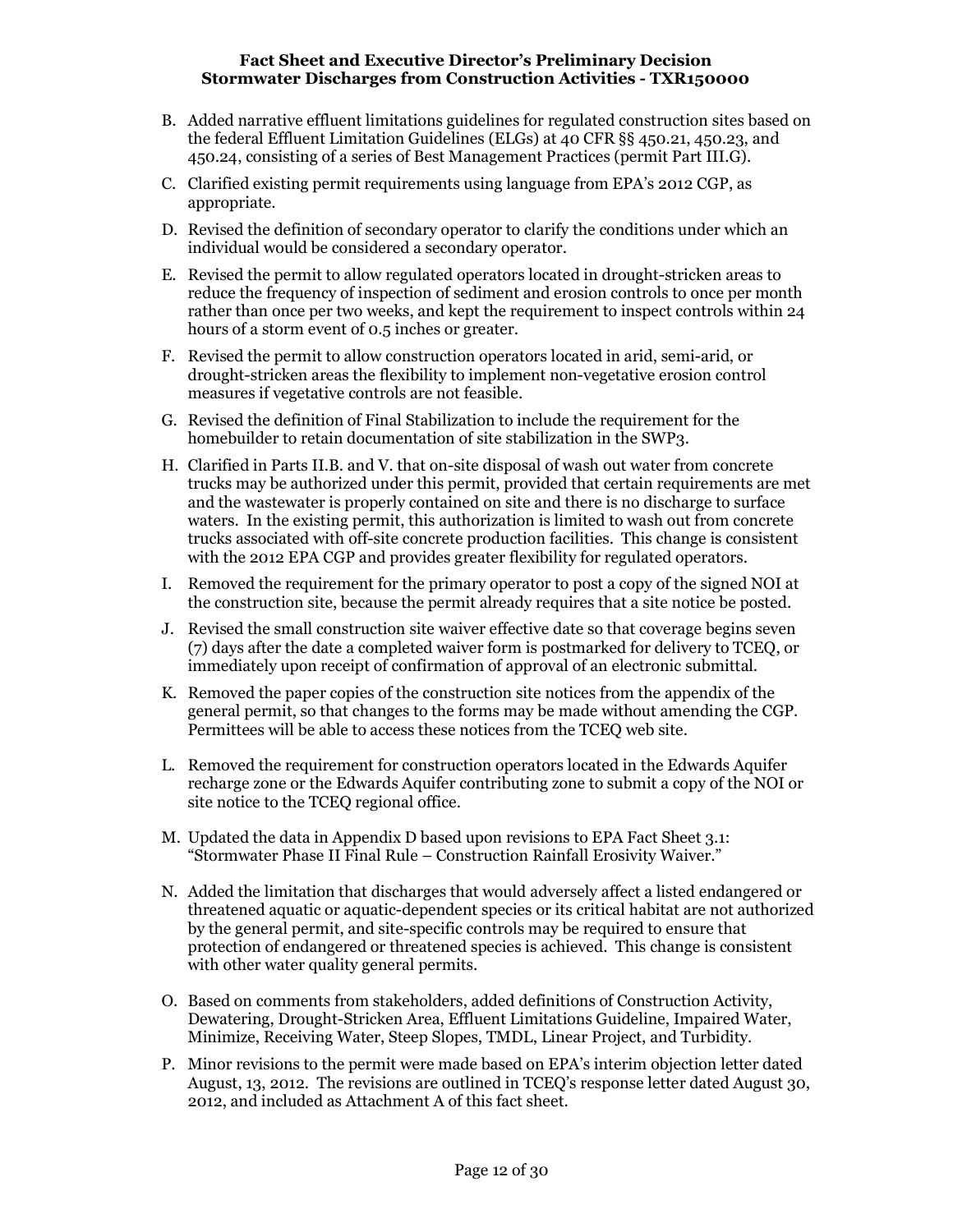# VI. Addresses

Questions concerning this general permit may be sent to:

TCEQ, Stormwater & Pretreatment Team Leader Wastewater Permitting Section (MC 148) P.O. Box 13087 Austin, Texas 78711-3087 (512) 239-4671 swgp@tceq.texas.gov

#### Comments regarding the proposed general permit during the public comment period must be submitted either by mail to the following address, by facsimile (fax) followed by mail, or electronically as described below (please refer to the public notice for official instructions):

By Mail: TCEQ, Chief Clerk's Office (MC-105) P.O. Box 13087 Austin, Texas 78711-3087

By Fax: (512) 239-3311\*

\*Fax must be followed by hard copy in mail to CCO at address above within three days of fax date.

Electronically: www10.tceq.texas.gov/epic/ecmnts/

## Questions regarding public comments should be directed to CCO: (512) 239-3300

Supplementary information on this Fact Sheet is organized as follows:

- VII. Legal Basis<br>VIII. Regulatory
- Regulatory Background
- IX. Permit Coverage
- X. Technology-Based Requirements
- XI. Water Quality-Based Requirements<br>XII. Monitoring
- **Monitoring**
- XIII. Procedures for Final Decision
- XIV. Administrative Record

## VII. Legal Basis

Texas Water Code (TWC) §26.121 makes it unlawful to discharge pollutants into or adjacent to water in the state except as authorized by a rule, permit, or order. TWC §26.027 authorizes the commission to issue permits and amendments to permits for the discharge of waste or pollutants into or adjacent to water in the state. TWC §26.040 provides the commission with authority to amend rules adopted under TWC §26.040 prior to amendment of the statute by House Bill (H.B.) 1542 in the 75<sup>th</sup> Legislature, 1997, and to authorize waste discharges by general permit. On September 14, 1998, the TCEQ received authority from the U.S. Environmental Protection Agency (EPA) to administer the Texas Pollutant Discharge Elimination System (TPDES) program. The commission and the EPA have signed a Memorandum of Agreement (MOA) that authorizes the administration of the TPDES program by the commission as it applies to the State of Texas.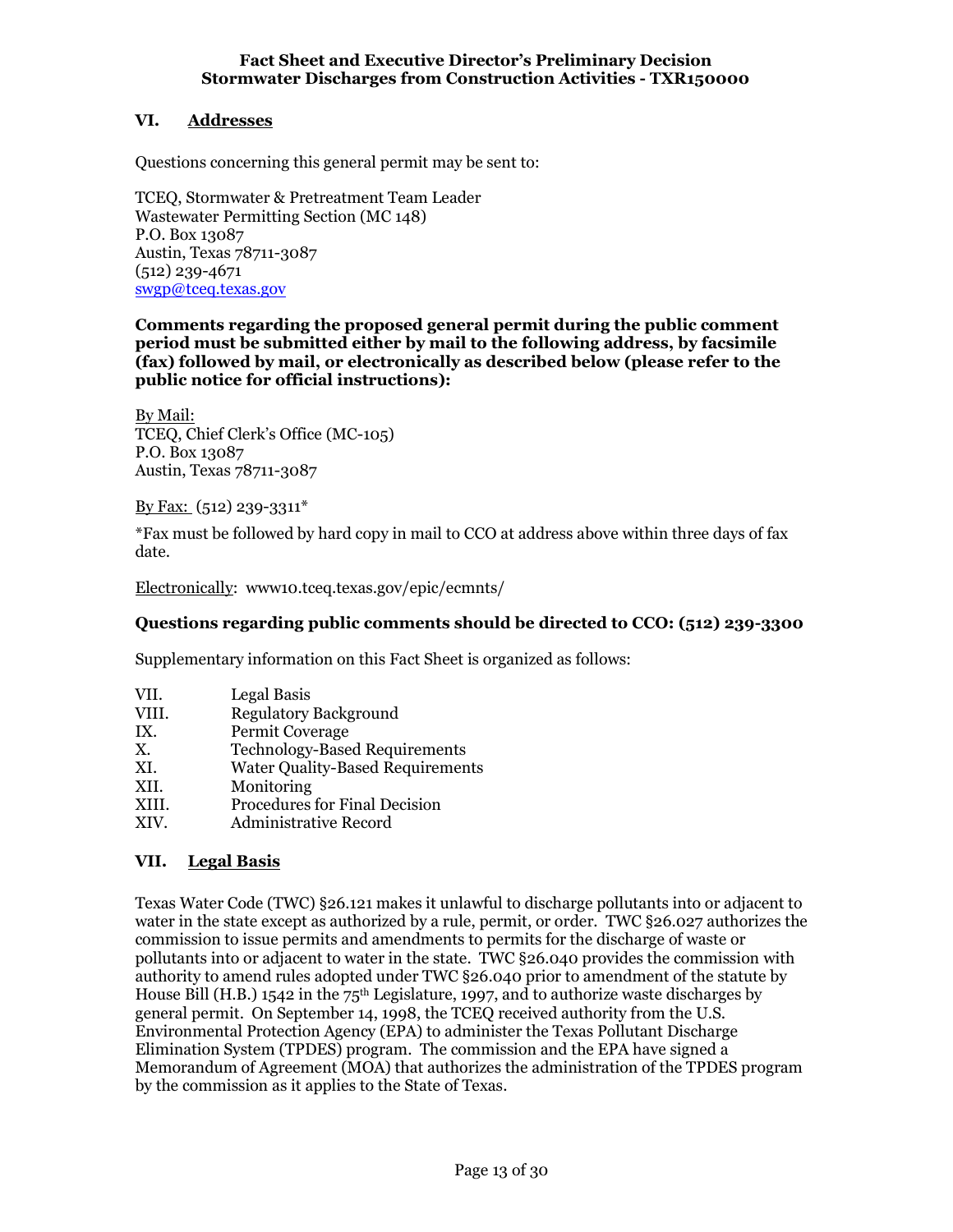Clean Water Act (CWA), Parts 301, 304, and 401 and 33 United States Code (USC), Parts 1331, 1314, and 1341 include provisions that state that NPDES permits must include effluent limitations requiring authorized discharges to: meet standards reflecting levels of technological capability; comply with EPA-approved state water quality standards; and comply with other state requirements adopted under authority retained by states under CWA Part 510, and 33 USC Part 1370.

# VIII. Regulatory Background

In 1990, EPA promulgated rules establishing Phase I of the NPDES stormwater program. Among other discharges, Phase I addresses discharges from large construction activities disturbing five acres or more of land. The Phase I NPDES stormwater rule identifies eleven (11) categories of industrial activity in the definition of "stormwater discharges associated with industrial activity" that must obtain an NPDES permit. Category (x) of this definition is construction activity, commonly referred to as "large"construction activity. Under category (x), the Phase I rule requires all operators of construction activities disturbing five acres or greater of land to apply for an NPDES stormwater permit before beginning construction. Operators of sites disturbing less than five acres are also required to obtain a permit if their activity is part of a "larger common plan of development or sale" with a planned disturbance of five acres or greater. "Disturbance" refers to exposed soil resulting from activities such as clearing, grading, and excavating. Construction activities can include road building, construction of residential houses, office buildings, industrial sites, or demolition.

In 1992, the US Court of Appeals for the Ninth Circuit remanded portions of the existing Phase I stormwater regulation to the EPA. The remanded portions related to the category (x) of stormwater discharges associated with industrial activity, specifically, discharges from large construction activity (NRDC v. EPA, 966 F.2d at 1292). EPA responded to the Court's decision by designating stormwater discharges from construction activity disturbing less than five acres as sources that should be regulated to protect water quality. The Phase II Rule designated those sources as "stormwater discharges associated with small construction activity," rather than as another category under "stormwater associated with industrial activity." Phase II of the NPDES stormwater program requires authorization for small site construction activities disturbing between one and five acres. Phase II rules were final on December 8, 1999 and required authorizations be issued by March 10, 2003.

The Stormwater Phase II Rule automatically designated, as small construction activity under the NPDES stormwater permitting program, all operators of construction site activities that result in a land disturbance of equal to or greater than one and less than five acres. Site activities disturbing less than one acre are also regulated as small construction activity if they are part of a larger common plan of development or sale with a planned disturbance of equal to or greater than one acre and less than five acres, or if they are designated by the NPDES permitting authority.

On September 14, 1998, the TCEQ received authority to administer the NPDES permit program in Texas (the TPDES program), for those discharges under the regulatory authority of the commission. Under the MOA between the two agencies, EPA agreed to continue to administer the construction stormwater general permit until the July 7, 2003 expiration date. The original TPDES CGP was issued on March 5, 2003 and expired on March 5, 2008. The current CGP was issued on February 15, 2008, effective on March 5, 2008, and will expire on March 5, 2013. This proposed general permit would continue authorization for regulated construction activities in Texas for five years from the effective date of the renewed permit. The commission expects to reissue this general permit prior to the expiration date of the current permit, in which case the renewed permit would supersede and replace the existing permit.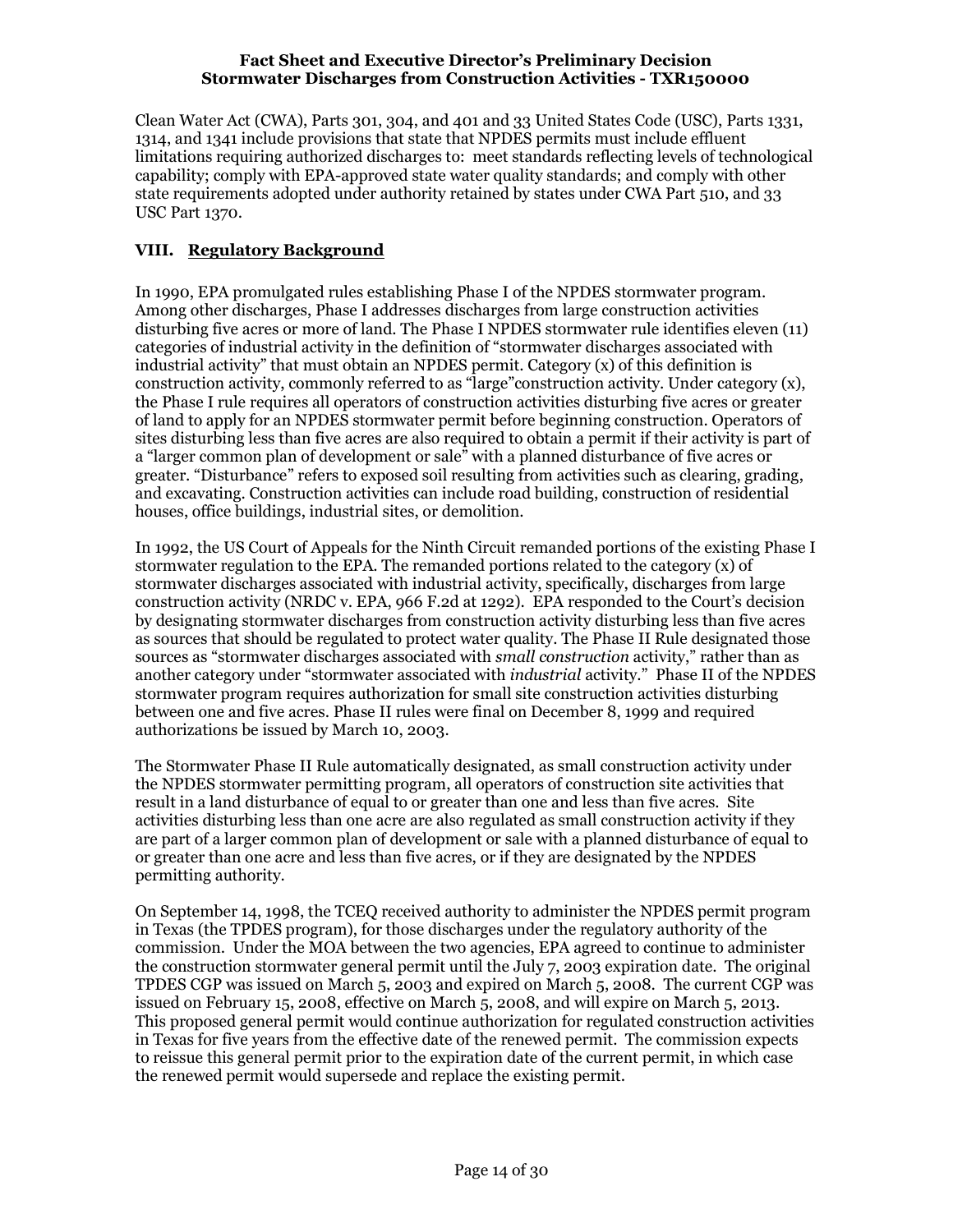On December 1, 2009, the EPA published ELGs and new source performance standards (NSPS) in 40 CFR Part 450, to control the discharge of pollutants from construction sites. All construction sites required to obtain permit coverage were required to implement a range of erosion and sediment controls and pollution prevention measures. The ELGs included a numeric effluent limititation for turbidity of 280 nephelometric turbidity units (NTU). Subsequently the EPA withdrew the limit to correct a calculation error that was identified in petitions filed by the Small Business Administration and the National Association of Homebuilders. On January 4, 2011, the EPA stayed indefinitely the turbidity effluent limit of 280 NTU in order to seek additional treatment performance data from construction and development sites before proposing a revised numeric turbidity limit. On February 16, 2012, the EPA issued their 2012 CGP which includes the new Construction and Development ELGs. The EPA CGP does not include the numeric effluent limitation for turbidity.

# IX. Permit Coverage

A. The proposed general permit would apply to discharges of stormwater runoff associated with construction activities, stormwater runoff associated with certain other supporting industrial activities, and certain non-stormwater discharges, into Waters of the United States. The general permit specifies which facilities are eligible for authorization by the general permit, which must be authorized by an alternative individual or general permit, and the specific conditions that must be met in order to be excluded from the requirement to develop an SWP3 and from the requirement to submit a notice of intent. The guidelines for small site construction activities were published in the Federal Register on December 8, 1999 (64 FR 68722).

The general permit defines large and small construction activities, and includes requirements for both. The general permit specifies that a smaller project is regulated if it is part of a larger common plan of development or sale that will disturb one or more acres. A common plan of development or sale is defined in the permit as a construction activity that is completed in separate stages, separate phases, or in combination with other construction activities, that is identified by the documentation for the construction project that identifies the scope of the project. A common plan of development does not necessarily include all construction projects within the jurisdiction of a public entity (e.g., a city or university). Construction of roads or buildings in different parts of the jurisdiction would be considered separate "common plans," with only the interconnected parts of a project being considered part of a "common plan" (e.g., a building and its associated parking lot and driveways, airport runway and associated taxiways, a building complex, etc.). Where discrete construction projects occur within a larger common plan of development or sale but are located ¼ mile or more apart, and the area between the projects is not being disturbed, each individual project can be treated as a separate plan of development or sale, provided that any interconnecting road, pipeline or utility project that is part of the same "common plan" is not included in the area to be disturbed.

An example of a smaller construction project that is regulated under the general permit would include the building of single houses on lots of a quarter-acre each within a larger residential development of 5 or more acres. Any primary operator constructing single homes within that development would be regulated as an operator of a large construction activity, and required to develop an SWP3 and submit an NOI. If the development was generally completed, then a builder may be able to look at the size of the remaining area to be disturbed in determining the size of the larger common plan of development or sale by answering a two part question. First, was the original plan, including modifications, ever substantially completed with less than one acre of the original "common plan of development or sale" remaining (e.g., <1 acre of the "common plan" was not built out at the time)? If so, then was there a clearly identifiable period of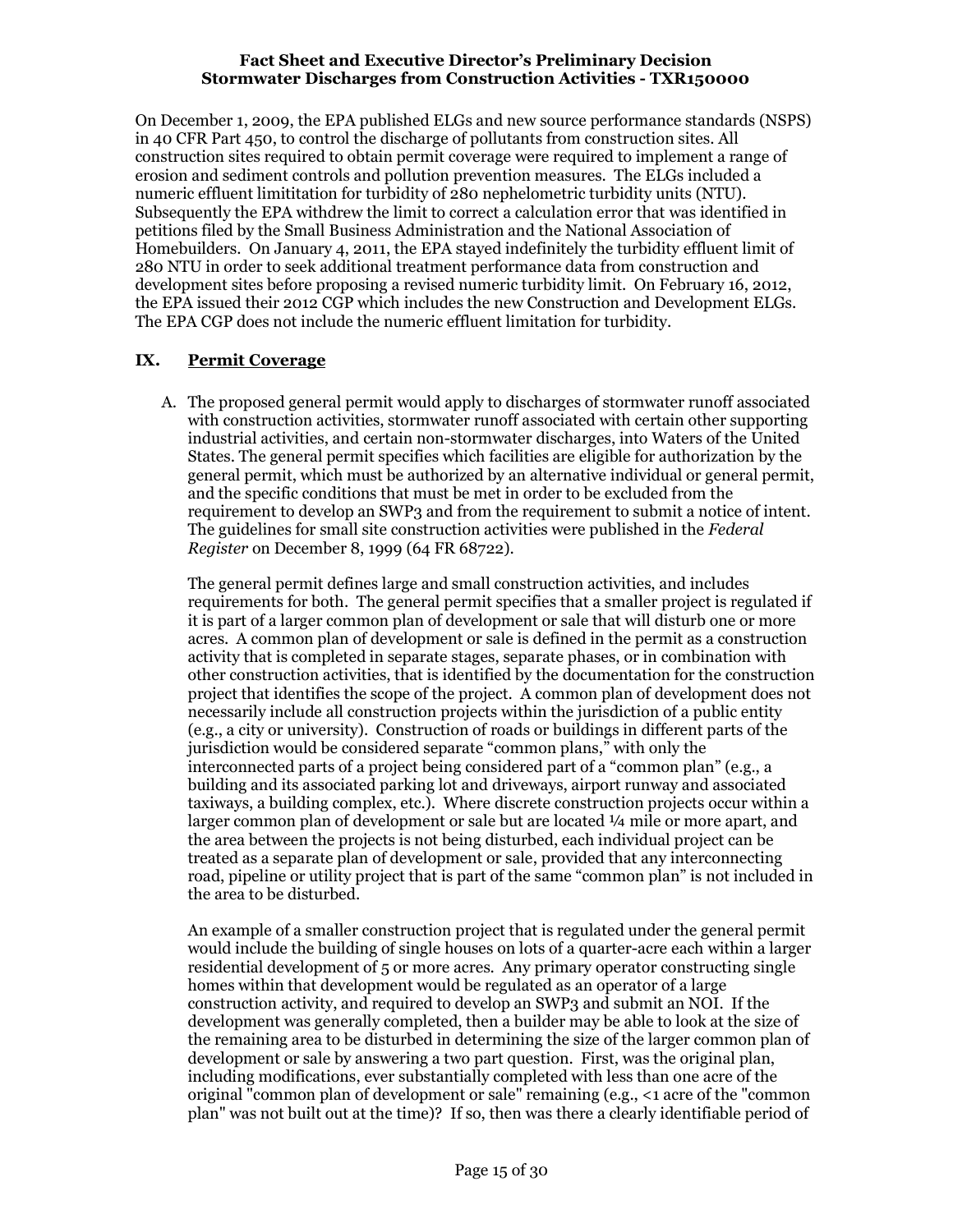time with no on-going construction, including meeting the criteria for final stabilization? If the answer to both of the questions is "yes," then it would be appropriate to consider the new project of less than one acre as a new common plan of development. Another example of a "new" common plan of development or sale would be the addition of a swimming pool, fence, or similar addition to a lot by a homeowner after having purchased the lot. Even if the rest of the homes have not been built, the additional construction by the homeowner would be its own common plan unless it was specifically delineated in the plans for the overall development.

B. A primary operator seeking authorization to discharge stormwater runoff from a large construction site under this general permit must submit a completed Notice of Intent (NOI) on a form approved by the executive director, and must also complete the required site notice and post the notice at the construction site. The NOI shall include, at a minimum, the legal name and address of the construction site operator, the facility name and address, a specific description of the site location, (including the street address, if applicable, and county), the type of construction occurring, the name of the receiving water, and any other information requested by the executive director. A secondary operator of a large construction site and an operator of a small construction site seeking authorization under this permit must complete the applicable site notice and post the notice at the construction site.

Applicants can locate information regarding the classified segment(s) receiving the discharges from the construction site in the "Atlas of Texas Surface Waters" or the TCEQ's Surface Water Quality Viewer, at the following TCEQ web addresses. These documents include identification numbers, descriptions, and maps:

Atlas of Texas Surface Waters:

http://www.tceq.texas.gov/publications/gi/gi-316/index.html

Surface Water Quality Viewer:

http://www.tceq.texas.gov/waterquality/monitoring/viewer.html

Applicants can find the latest EPA-approved list of impaired water bodies (the Texas 303(d) List) at the following TCEQ web address:

http://www.tceq.texas.gov/waterquality/assessment/305\_303.html

C. Submission of an NOI or signing of the required site notice is an acknowledgment that the conditions of the general permit are applicable to the proposed discharges and that the applicant agrees to comply with the conditions of the general permit. Provisional authorization to discharge under the terms and conditions of the general permit begins seven (7) days after a completed NOI is postmarked for delivery to the TCEQ, or immediately upon receipt of confirmation by TCEQ of an administratively complete NOI submitted electronically, unless otherwise specified in the general permit. If submitting a paper copy of the NOI, the NOI must be mailed to the address indicated on the NOI form. Following review of the NOI, the executive director will either confirm coverage by providing a notification and an authorization number to the applicant or notify the applicant that coverage under this general permit is denied. Operators of existing sites that are required to submit an NOI for coverage must do so within the timeframe specified in the general permit in order to maintain authorization for the construction activity. Small construction sites must post the required site notice as required in the general permit.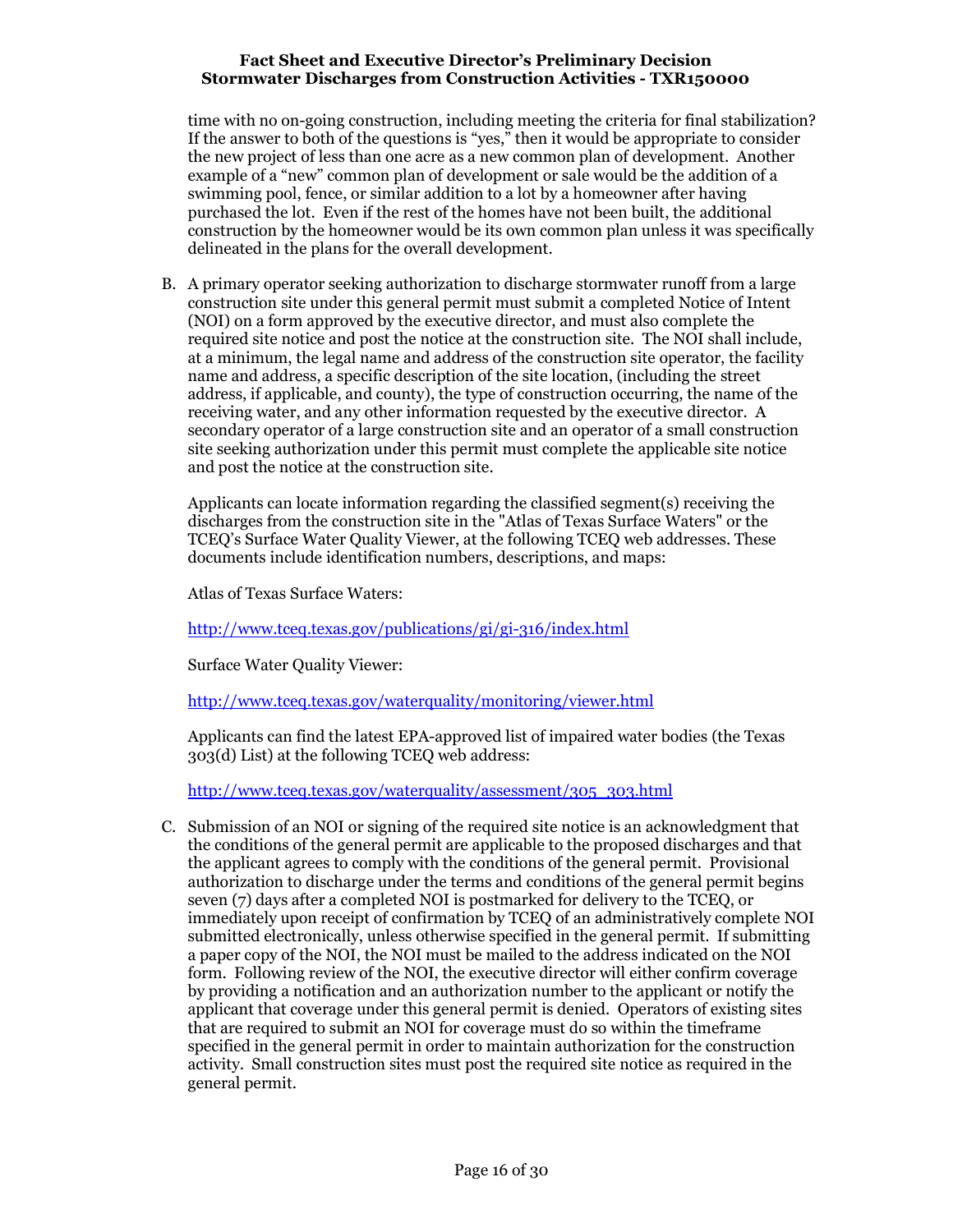- D. Coverage under the general permit is not transferable. If the primary operator of a large construction activity changes, then the original operator must submit a Notice of Termination (NOT) within 10 days prior to the date that responsibility for operations terminates and the new operator must submit a NOI at least ten (10) days before assuming operational control. A change in operator includes changes to the structure of a company, such as changing from a partnership to a corporation, or changing corporation types that changes the filing (or charter) number with the Texas Secretary of State. Operators of small construction activities and secondary operators of large construction activities must remove the original site notice for the original operator, and the new operator must post the required site notice prior to assuming operational control for the site.
- E. A primary operator of a large construction activity must submit current information to the executive director by submitting a Notice of Change (NOC) not later than 14 days before a change in information previously provided to the executive director in a NOI occurs (examples of changes may include changes to the operator's mailing address, a change to the project name, or an increase in the size of the project). If an NOC form is available, the operator must use the TCEQ-approved form. However, if an NOC form is not available, the operator may submit a letter requesting the change. NOC forms and letters must be signed by a person authorized to sign permit applications. An operator of a small construction activity and a secondary operator of a large construction activity may revise the information in the required site notice.
- F. A primary operator of a large construction activity may terminate coverage under the general permit when all construction activity has ceased by providing a Notice of Termination (NOT) on a form approved by the executive director. Authorization to discharge terminates at midnight on the day that an NOT is postmarked for delivery to the TCEQ. If TCEQ provides for electronic submission of NOTs during the term of this permit, authorization to discharge terminates immediately following confirmation of receipt of the electronic NOT form by the TCEQ, unless otherwise specified in the general permit. An operator of a small construction activity and a secondary operator of a large construction activity may terminate coverage under the general permit by removing the required site notice after final stabilization has been met.

## X. Technology-Based Requirements

A. Construction and Development Effluent Limitations Guidelines (ELGs), 40 CFR §§ 450.21, 450.23, and 450.24

Technology-based effluent limitations must be included in the proposed general permit. With regard to conventional pollutants, CWA Part 301 (b)(2)(E) requires effluent limitations based on "best conventional pollution control technology" (BCT). The BCT effluent limitations may never be less stringent than corresponding effluent limitations based on best practicable control technology (BPT), a standard applicable to similar discharges before March 31, 1989 under CWA Part 301(b)(1)(A).

The general permit includes a requirement for construction operators to comply with the new federal construction and development ELGs outlined in 40 CFR §§ 450.21, 450.23, and 450.24. TCEQ adopted these guidelines by reference in 30 TAC §305.541.

The BPT effluent limitations (40 CFR §450.21) and BCT effluent limitations (40 CFR §450.23) are narrative in nature and are achieved through the implementation of BMPs.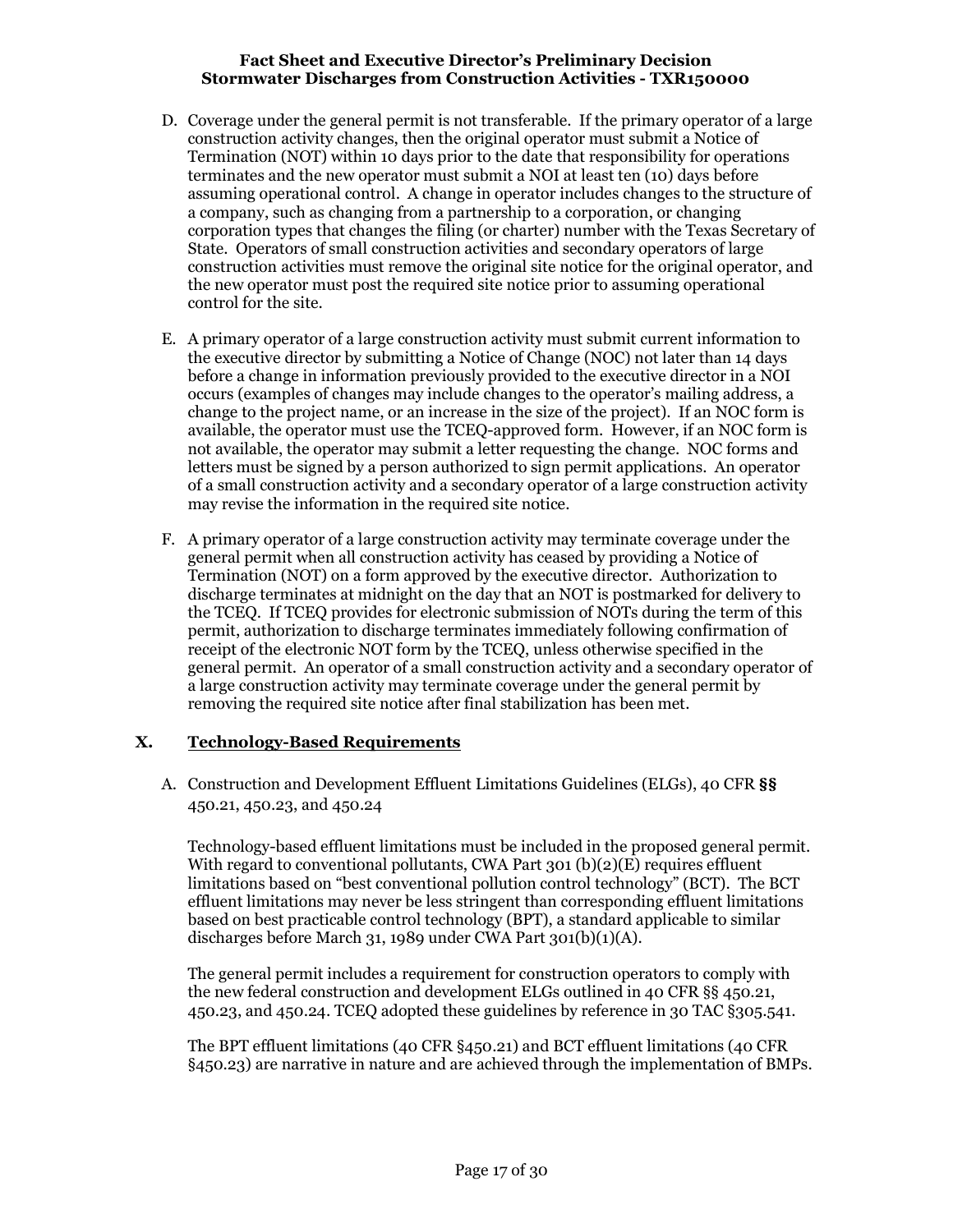Except as provided in 40 CFR §§125.30-125.32, any discharge regulated under this general permit, with the exception of sites that obtained waivers based on low rainfall erosivity, must achieve, at a minimum, the following effluent limitations representing the degree of effluent reduction attainable by application of the BPT currently available.

- 1. Erosion and sediment controls. Design, install, and maintain effective erosion controls and sediment controls to minimize the discharge of pollutants. At a minimum, such controls must be designed, installed, and maintained to:
	- (a) Control stormwater volume and velocity within the site to minimize soil erosion;
	- (b) If any stormwater flow will be channelized at the site, stormwater controls must be designed to control both peak flowrates and total stormwater volume to minimize erosion at outlets and to minimize downstream channel and streambank erosion;
	- (c) Minimize the amount of soil exposed during construction activity;
	- (d) Minimize the disturbance of steep slopes;
	- (e) Minimize sediment discharges from the site. The design, installation, and maintenance of erosion and sediment controls must address factors such as the amount, frequency, intensity and duration of precipitation, the nature of resulting stormwater runoff, and soil characteristics, including the range of soil particle sizes expected to be present on the site;
	- (f) If earth disturbance activities are located in close proximity to a surface water, provide and maintain appropriate natural buffers or equivalent sediment controls if feasible and as necessary, around surface waters, depending on sitespecific topography, sensitivity, and proximity to water bodies. Direct stormwater to vegetated areas to increase sediment removal and maximize stormwater infiltration. If providing buffers is infeasible, the permittee shall document the reason that natural buffers are not feasible, and shall implement additional erosion and sediment controls to reduce sediment load;
	- (g) Preserve native topsoil at the site, unless infeasible; and
	- (h) Minimize soil compaction in post-construction pervious areas. In areas of the construction site where final vegetative stabilization will occur or where infiltration practices will be installed, either:
		- (1) restrict vehicle and equipment use to avoid soil compaction; or
		- (2) prior to seeding or planting areas of exposed soil that have been compacted, use techniques that condition the soils to support vegetative growth, if necessary and feasible;
	- (i) TCEQ does not consider stormwater control features (e.g., stormwater conveyance channels, storm drain inlets, sediment basins) to constitute "surface waters" for the purposes of triggering the buffer requirement in Part III.G.(f) above.
- 2. Soil stabilization. Stabilization of disturbed areas must, at a minimum, be initiated immediately whenever any clearing, grading, excavating, or other earth disturbing activities have permanently ceased on any portion of the site, or temporarily ceased on any portion of the site and will not resume for a period exceeding 14 calendar days. In the context of this requirement, "immediately" means as soon as practicable, but no later than the end of the next work day, following the day when the earth-disturbing activities have temporarily or permanently ceased. Temporary stabilization must be completed no more than 14 calendar days after initiation of soil stabilization measures, and final stabilization must be achieved prior to termination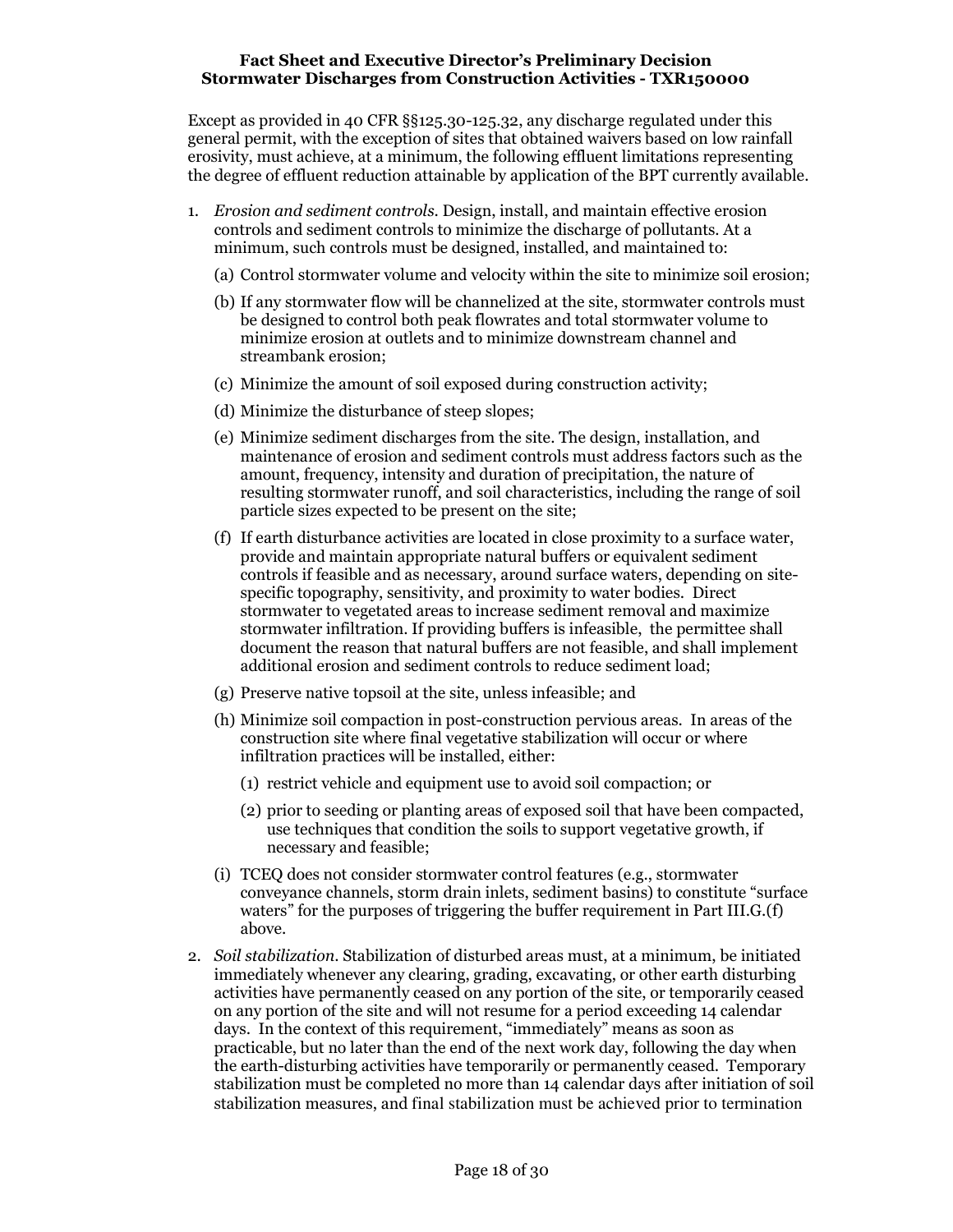of permit coverage. In arid, semi-arid, and drought-stricken areas where initiating vegetative stabilization measures immediately is infeasible, alternative nonvegetative stabilization measures must be employed as soon as practicable. Refer to Part III.F.2.(b) of the permit for complete erosion control and stabilization practice requirements.

- 3. Dewatering. Discharges from dewatering activities, including discharges from dewatering of trenches and excavations, are prohibited, unless managed by appropriate controls.
- 4. Pollution prevention measures. Design, install, implement, and maintain effective pollution prevention measures to minimize the discharge of pollutants. At a minimum, such measures must be designed, installed, implemented, and maintained to:
	- (a) Minimize the discharge of pollutants from equipment and vehicle washing, wheel wash water, and other wash waters. Wash waters must be treated in a sediment basin or alternative control that provides equivalent or better treatment prior to discharge;
	- (b) Minimize the exposure of building materials, building products, construction wastes, trash, landscape materials, fertilizers, pesticides, herbicides, detergents, sanitary waste, and other materials present on the site to precipitation and to stormwater; and
	- (c) Minimize the discharge of pollutants from spills and leaks, and implement chemical spill and leak prevention and response procedures.
- 5. Prohibited discharges. The following discharges are prohibited.
	- (a) Wastewater from wash out of concrete trucks, unless managed by an appropriate control (see Part V of the general permit);
	- (b) Wastewater from wash out and cleanout of stucco, paint, form release oils, curing compounds and other construction materials;
	- (c) Fuels, oils, or other pollutants used in vehicle and equipment operation and maintenance; and
	- (d) Soaps or solvents used in vehicle and equipment washing.
- 6. Surface Outlets. When discharging from basins and impoundments, utilize outlet structures that withdraw water from the surface, unless infeasible.
- B. Stormwater Pollution Prevention Plan (SWP3)

The general permit continues the requirement to develop and implement an SWP3 to control discharges of stormwater associated with construction activities, in accordance with the NPDES program. Conditions of the proposed general permit have been developed to comply with the technology-based standards of the Clean Water Act.

The general permit is based on a series of BMPs, in the form of a required SWP3, rather than numeric limitations, to prevent or minimize pollutants in stormwater discharges. BMPs may include erosion controls, sediment controls, stabilization practices, and nonstructural controls. Erosion controls provide the first line of defense in preventing off-site sedimentation and are designed to prevent erosion through protection and preservation of soil. Sediment controls are designed to remove sediment from runoff before the runoff is discharged from the site. Sediment and erosion controls can be further divided into two major classes of controls: stabilization practices and structural practices. Part IV.B. of this fact sheet describes the elements of the required SWP3. The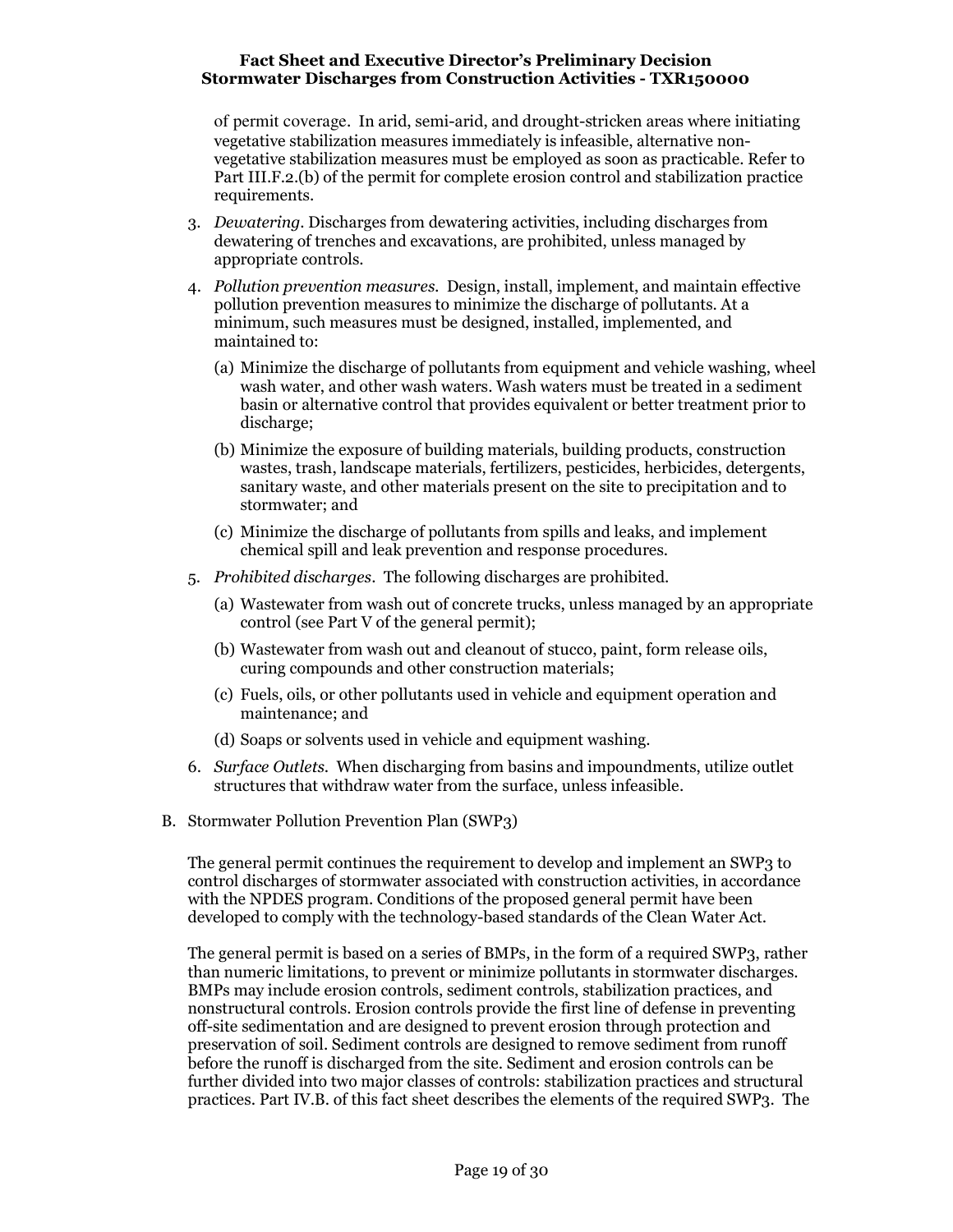SWP3 must comply with the new construction and development effluent guidelines in Part III, Section G of the general permit.

Small construction sites that obtain automatic authorization based on the precalculated R factor, or that receive a waiver from coverage based on a calculated R factor, are not required to prepare an SWP3.

C. Benchmark Monitoring Requirements

The 1998 NPDES Construction General Permit for EPA Region 6 for large construction activities included numeric effluent limitations for stormwater discharges from concrete batch plants in Texas. The original TPDES construction general permit continued these limits and applied them to all regulated construction activities. The TCEQ's original recommendation on the NPDES CGP was based on the requirements for wastewater and contact stormwater found in TCEQ's authorization by rule for concrete production facilities, 30 TAC §321.155. The proposed general permit continues the benchmark sampling requirements, BMPs, and SWP3 requirements for the stormwater-only discharges from concrete batch plants that are found in the 2008 TCEQ CGP. This is consistent with TCEQ's Multi Sector General Permit (MSGP) for discharges of stormwater runoff associated with industrial activity and with TCEQ's Wastewater General Permit for Concrete Production Facilities, TXG110000. The following proposed benchmark monitoring requirements are applicable to all discharges from concrete batch plants, and are not applicable to other discharges described in the general permit:

| <b>Benchmark Parameter</b>    | <b>Benchmark Value</b>           |
|-------------------------------|----------------------------------|
| Oil and Grease                | $15 \text{ mg/L}$                |
| <b>Total Suspended Solids</b> | $100 \frac{\text{mg}}{\text{L}}$ |
| pH                            | 6.0 - 9.0 Standard Units         |
| <b>Total Iron</b>             | $1.3 \text{ mg/L}$               |

Sampling for the above parameters is required to be conducted at each outfall that includes stormwater runoff from a concrete batch plant. Sampling is required at each regulated construction site that utilizes a concrete batch plant authorized under this permit. A concrete batch plant may alternatively be authorized under another TPDES individual or applicable general permit.

Sampling is required at a frequency of once per quarter when discharge occurs. Sampling shall be conducted during the following periods: First quarter - January through March; second quarter - April through June; third quarter - July through September; and fourth quarter - October through December. Applicants shall begin sampling in the first full quarter following submission of the NOI. For projects lasting less than one full quarter, a minimum of one sample shall be collected, provided that a discharge occurred at least once following submission of the NOI or automatic authorization.

# XI. Water Quality-Based Requirements

The Texas Surface Water Quality Standards (TSWQS) are located at 30 TAC Chapter 307, and state that "surface waters will not be toxic to man from ingestion of water, consumption of aquatic organisms, or contact with skin, or to terrestrial or aquatic life."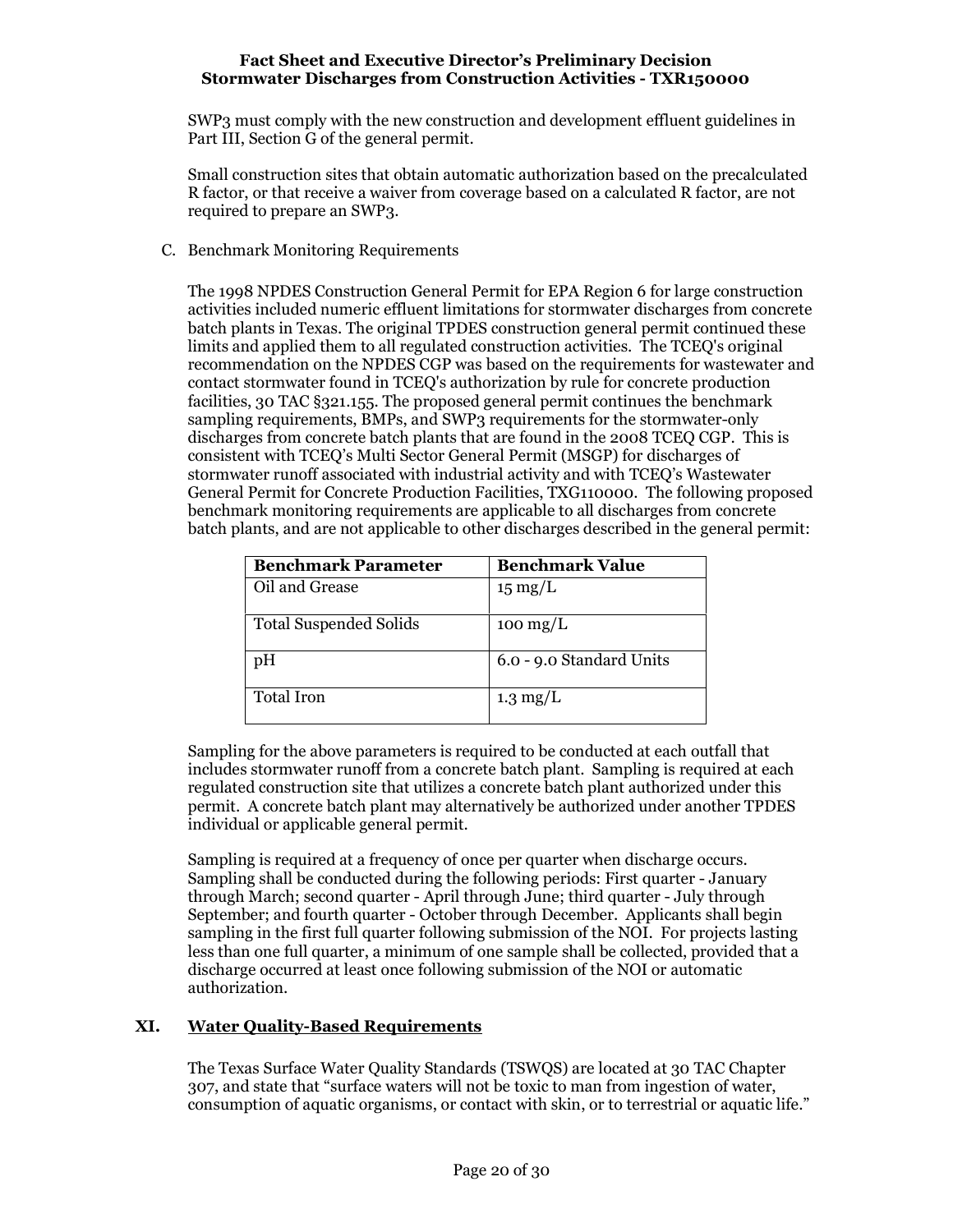The methodology outlined in the Procedures to Implement the Texas Surface Water Quality Standards, RG-194 (January 2003) is designed to ensure compliance with 30 TAC Chapter 307. Specifically, the methodology is designed to ensure that no source will be allowed to discharge any wastewater which: (1) results in instream aquatic toxicity; (2) causes a violation of an applicable narrative or numerical state water quality standard; (3) results in the endangerment of a drinking water supply; or (4) results in aquatic bioaccumulation which threatens human health.

TPDES permits contain technology-based effluent limits reflecting the best controls available. Where these technology-based permit limits do not protect water quality or the designated uses of the receiving stream, additional conditions are included in the TPDES permits, which may include discharge limitations. State narrative and numerical water quality standards are used in conjunction with EPA criteria and other toxicity data bases to determine the adequacy of technology-based permit limits and the need for additional water-quality based controls.

TPDES stormwater permits generally do not contain water-quality-based effluent limits (WQBELs). As stated in 30 TAC §307.8(e), controls on the quality of permitted stormwater discharges are largely based on implementing BMPs or technology-based limits in combination with instream monitoring to assess standards attainment and to determine whether additional controls on stormwater are needed. Typically, a combination of stabilization practices, structural practices, and non structural BMPs are necessary throughout a construction site to provide adequate water quality protection. It has been preliminarily determined that if permit requirements are properly implemented, no significant degradation is expected and existing uses will be maintained and protected.

# XII. Monitoring

No discharge monitoring is proposed for this general permit beyond those described in Part X.B. of this fact sheet, related to benchmark sampling applicable to stormwater runoff associated with concrete batch plants. This approach is continued from the existing general permit.

## XIII. Procedures for Final Decision

The memorandum of agreement (MOA) between the EPA and TCEQ provides that EPA has up to 90 days to comment, object, or make recommendations to the general permit before it is published in the Texas Register. 30 TAC Chapter 205 requires that when the general permit is proposed, the executive director must publish notice, in at least one newspaper of statewide or regional circulation. The TCEQ may also publish notice in additional newspapers of statewide or regional circulation. Mailed notice must also be provided to the following:

- A. The county judge of the county or counties in which the discharges under the general permit could be located;
- B. if applicable, state and federal agencies for which notice is required in 40 CFR  $§124.10(c);$
- C. persons on a relevant mailing list kept under 30 TAC §39.407, relating to Mailing Lists; and
- D. any other person the executive director or chief clerk may elect to include.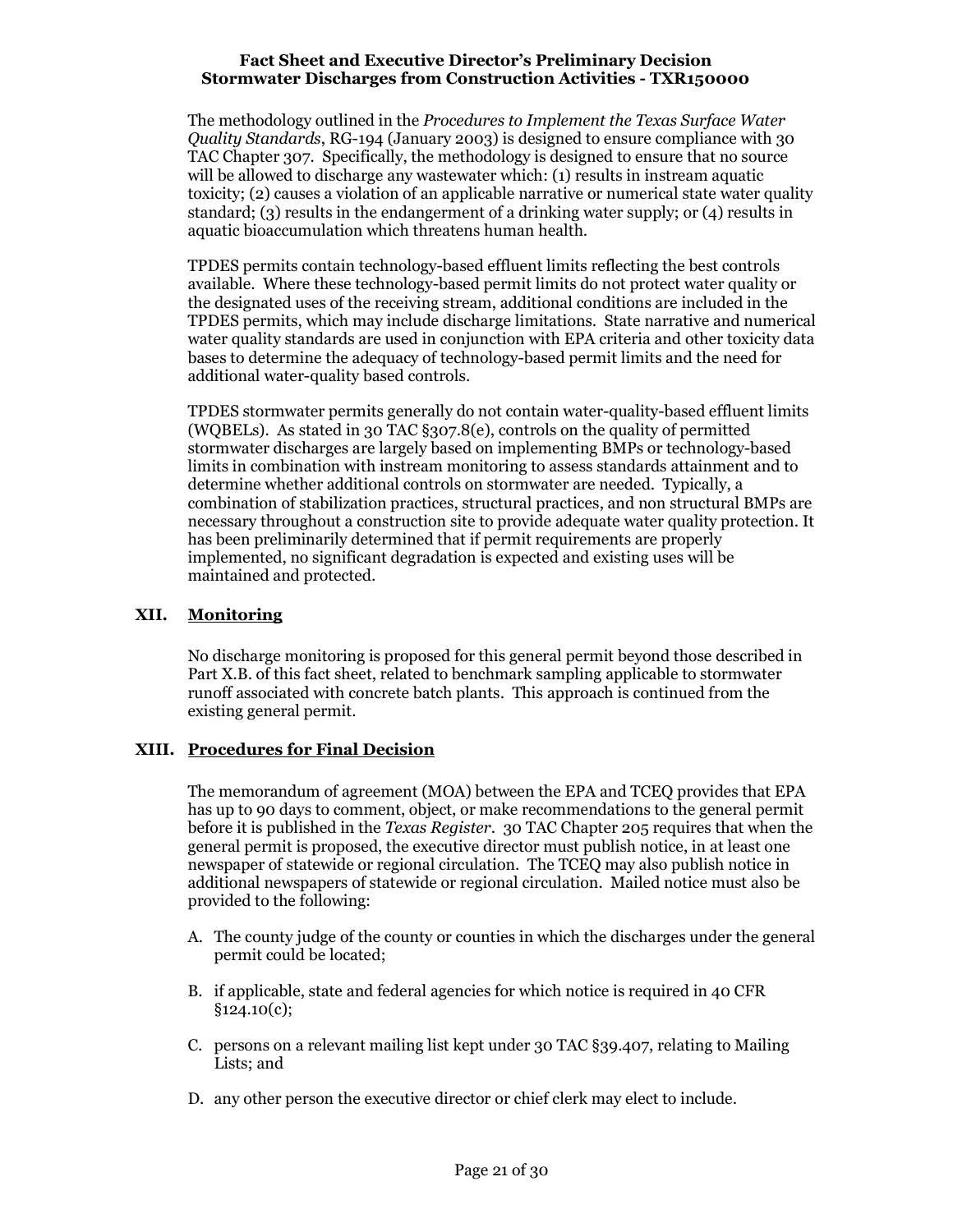After notice of the initial draft permit (IDP) is published in the Texas Register and the newspaper, the public will have at least 30 days to provide public comment on the IDP. A public meeting will be held at the end of the public comment period. A public comment hearing is intended for the taking of public comment, and is not a contested case proceeding under the Administrative Procedure Act. The public will be given notice of the date, time, and place of the meeting, as required by commission rules. The executive director will respond to all significant public comments raised during the public comment period and make the response available to the public. The proposed general permit will then be filed with the commission to consider final approval of the permit. The executive director's response to public comment will be made available to the public at least ten days before the commission acts on the proposed general permit.

# XIV. Administrative Record

The following section is a list of the fact sheet citations to applicable statutory or regulatory provisions and appropriate supporting references.

## A. Code of Federal Regulations (CFR) and Federal Register (FR) Citations

40 CFR Parts 122, 124, 450.21, 450.23, and 450.24

Federal Register dated February 29, 2012 (Volume 77, No. 40, Pages 12286-12293), Resissuance of NPDES General Permits for Stormwater Discharges From Construction Activities in Region 6; Notice.

Federal Register dated November 5, 2010 (75 FR 68217)

Federal Register dated March 8, 2010 (75 FR 10439)

Federal Register dated December 1, 2009 (74 FR 63057)

Federal Register dated December 8, 1999 (64 FR 68722)

## B. Letters/Memoranda/Records of Communication

Interoffice Memorandum from the TCEQ Water Quality Standards Team.

Public comments received during the initial stakeholder meeting.

Public comments received during the public notice period for the draft permit.

EPA Interim Objection Letter from Hosch (EPA) to Linendoll (TCEQ) dated August 13, 2012.

TCEQ Response Letter from Linendoll (TCEQ) to Hosch (EPA) dated August 30, 2012.

# C. Miscellaneous

TPDES Construction General Permit (CGP) TXR150000, issued on February 15, 2008 and effective on March 5, 2008.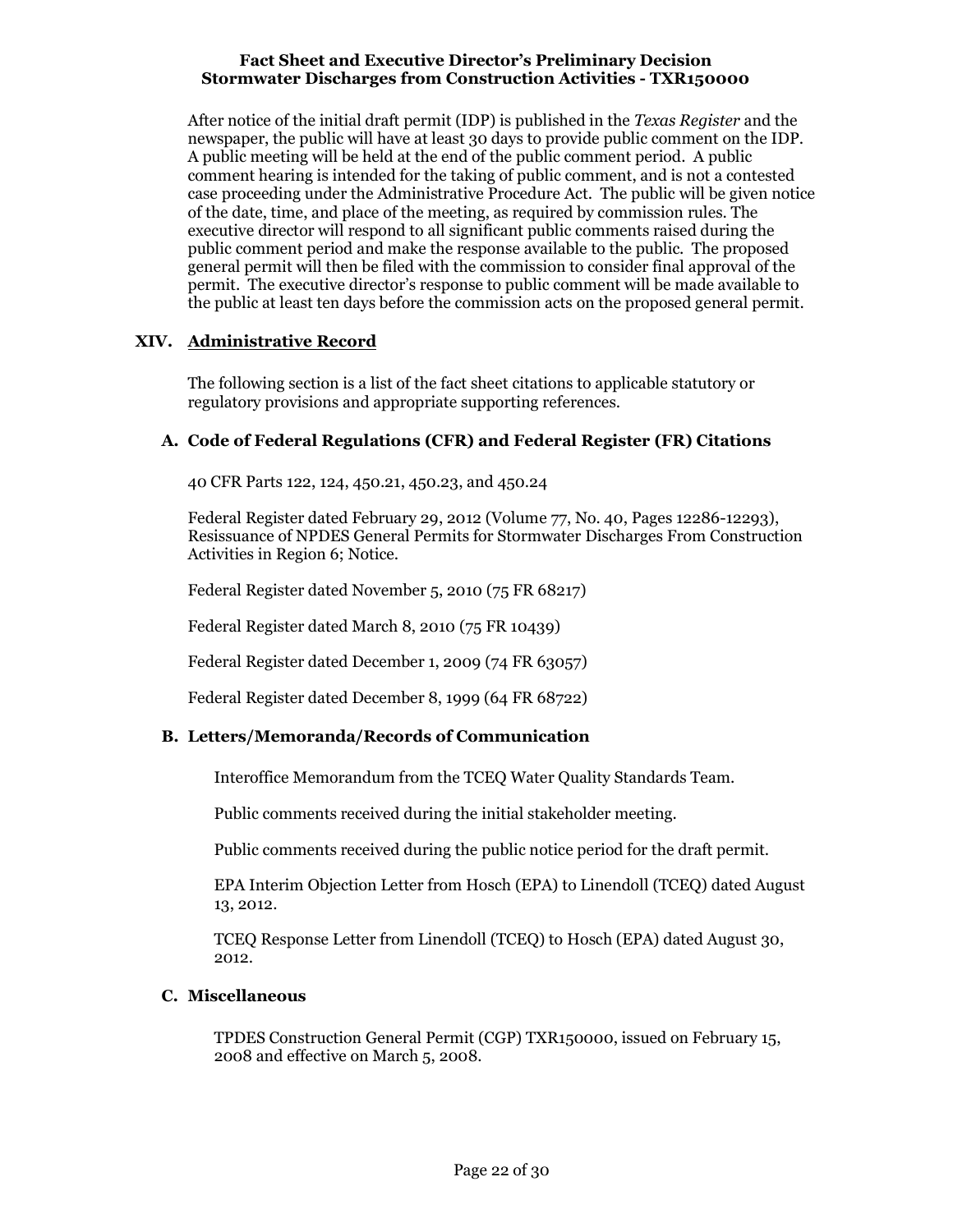U.S. Environmental Protection Agency's Fact Sheet No. 3.1, Stormwater Phase II Final Rule - Construction Rainfall Erosivity Waiver, January 2001 (EPA 833-F-00- 014), revised March 2012.

Agriculture Handbook No. 282, Predicting Rainfall-Erosion Losses from Cropland East of the Rocky Mountains, Guide for Selection of Practices for Soil and Water Conservation, U.S. Department of Agriculture, Agricultural Research Service, in Cooperation with Purdue Agricultural Experiment Station.

Agriculture Handbook No. 703, Predicting Soil Erosion by Water: A Guide to Conservation Planning With the Revised Universal Soil Loss Equation (RUSLE), U.S. Department of Agriculture, Agricultural Research Service.

Quality Criteria for Water (1986), EPA 440/5-86-001, 5/1/86.

The State of Texas Water Quality Inventory, 13th Edition, Publication No. SFR-50, Texas Natural Resource Conservation Commission, December 1996.

Texas Surface Water Quality Standards, 30 TAC §§307.1 - 307.10, effective August 17, 2000.

Procedures to Implement the Texas Surface Water Quality Standards, Texas Commission on Environmental Quality, Publication RG-194, January 2003.

TNRCC Guidance Document for Establishing Monitoring Frequencies for Domestic and Industrial Wastewater Discharge Permits, TNRCC Document No. 98-001.000- OWR-WQ, May 1998.

TCEQ Rules, including: 30 TAC Chapters 39, 205, 213, 281, 305, 307, 309, 311, 313, 319, 321, and 331.

TPDES General Permit No. TXR050000, the Multi Sector General Permit (MSGP), issued on July 22, 2011 and effective on August 14, 2011.

TPDES General Permit No. TXG110000, issued on November 4, 2011, and effective on November 7, 2011.

EPA NPDES Construction General Permit (CGP), issued February 16, 2012.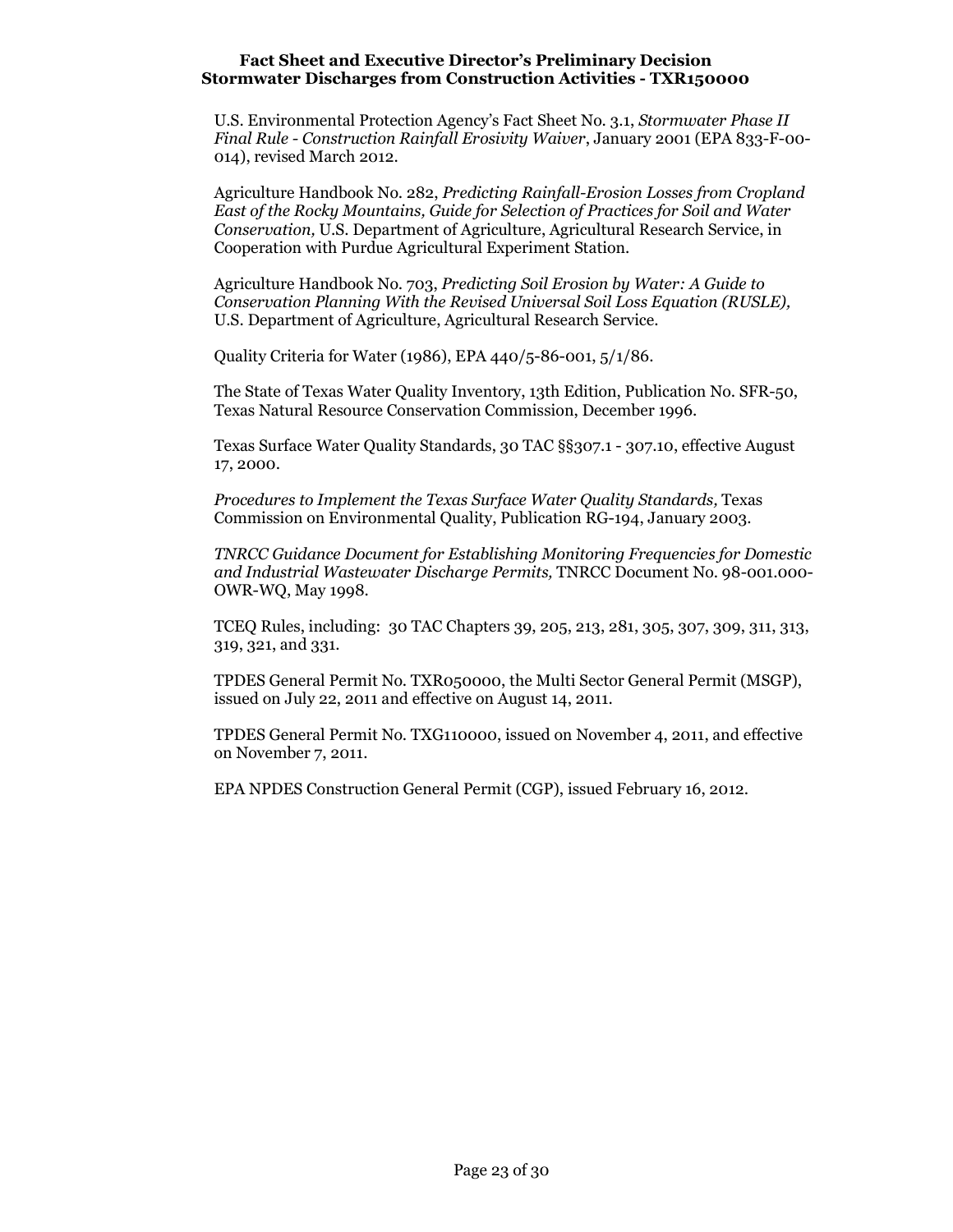# 1. Draft Permit Cover Page

## EPA Objection:

Cover page language states "Construction sites that discharge stormwater associated with construction activity located in the state of Texas may discharge directly to surface water in the state…" 40 CFR §122.1(b) states that "The NPDES program requires permits for the discharge of 'pollutants' from any 'point source' into 'waters of the United States.'" This regulation does not specify direct discharge to waters of the U.S., therefore the term "direct" shall be removed from the cover page language. For example, a discharge that first enters an unregulated municipal separate storm sewer and is then conveyed to a water of the U.S. could be construed as an indirect discharge, but is still regulated as a discharge of pollutants to a water of the U.S.

# TCEQ Response:

The draft permit was modified as suggested. The term "directly" was removed from the permit cover page.

# 2. Draft Permit Part I.A.1, (p.5) - Flow Chart and Definitions

## EPA Objection:

The flow chart indicates that construction activities less than one acre do not require permit coverage and direct operators to Part I.B, "Definitions," for an explanation of "larger common plan of development or sale" to determine the size of the construction project. To prevent confusion and ensure compliance with 40 CFR  $\S$ 122.26(b)(15)(i), the flow chart shall be modified to direct operators to obtain permit coverage for small construction activity disturbing less than one acre of land that is part of a larger common plan of development or sale that will ultimately disturb equal to or greater than one acre (or add "unless part of a larger plan of development or sale" to the existing language).

## TCEQ Response:

The flow chart was modified as suggested. The statement "Unless Part of a Larger Common Plan of Development or Sale" was added to the flow chart.

## 3. Draft Permit Part II.C.3, (p.13) - Compliance With Water Quality Standards

# EPA Objection:

Language at II.C.3 states that "Discharges to surface water in the state that would cause or contribute to a violation of water quality standards...The executive director may require an application…to authorize discharges to surface waters in the state from any activity that is determined to cause a violation of water quality standards or is found to cause, or contribute to, the loss of a designated use." To ensure compliance with 40 CFR  $\S$ 122.44(d)(1)(i), language at II.C.3 shall be modified to "Discharges to surface water in the state that would cause, have the reasonable potential to cause, or contribute to a violation of water quality standards… The executive director may require an application…to authorize discharges to surface waters in the state if the executive director determines from that any activity that is determined to will cause, has the reasonable potential to cause, or contribute to, a violation of water quality standards or is found to cause, have the reasonable potential to cause, or contribute to, the loss impairment of a designated use."

## TCEQ Response:

The draft permit was modified as suggested. Language regarding "reasonable potential to cause" was added as stated in 40 CFR  $\S$ 122.44(d)(1)(i).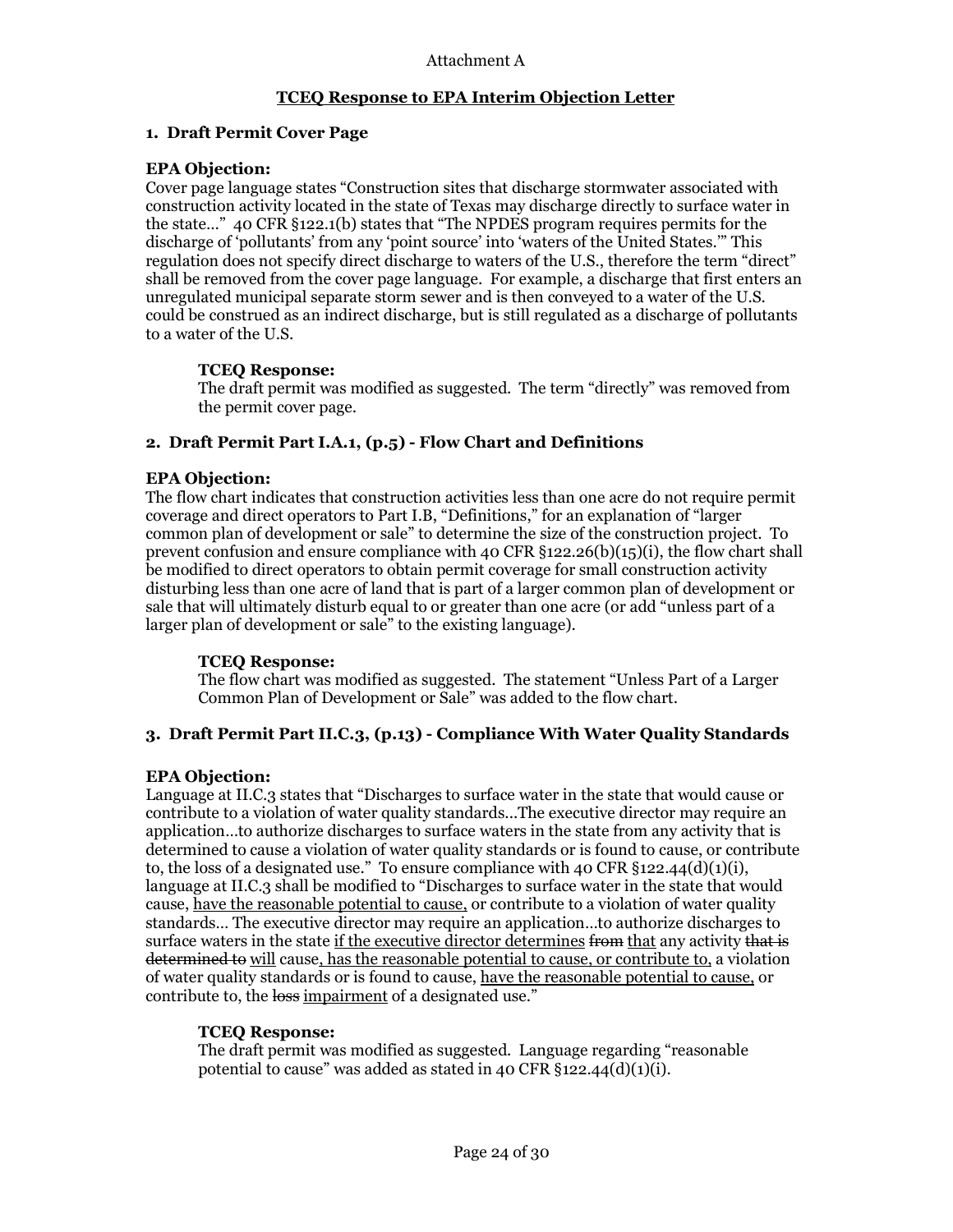# 4. Draft Permit Part III.F, (pp. 26-29) – Contents of SWP3

## EPA Objection:

Although language at III.F states that "The SWP3 must include…and comply with construction and development effluent limitation guidelines in Part III, Section G of the general permit.", all requirements of this section are not included in III.F. To ensure compliance with 40 CFR Part 450, you shall:

- a) modify language at III.F.2(b) to clarify compliance requirements "The SWP3 must include a description of temporary and permanent erosion control and stabilization practices for the site, compliant with the requirements of Part III.G.1 and G.2 of this general permit,…"
- b) modify language at III.F.2(c) to include a requirement to comply with III.G.6.
- c) include a SWP3 requirement to describe pollution prevention procedures that comply with III.G.4.
- d) modify language at III.F.4 to include a requirement that other required controls and BMPs comply with all of the requirements of III.G.

#### TCEQ Response:

The draft permit was modified as suggested.

## 5. Draft Permit Part VII, (p.39-40) – Standard Permit Conditions

#### EPA Objection:

40 CFR §122.41 requires all conditions applicable to NPDES permits be incorporated into permits. The following permit conditions were either not incorporated into the draft permit or shall be modified to be consistent with 40 CFR 122.41:

- a) to comply with§ 122.41(a)(1), language at VII.1 shall be modified to "Failure to comply with any permit condition…and is grounds for enforcement action, for terminating, revoking, or denying permit coverage under this general permit…"
- b) to comply with  $\S 122.41(a)(2)$ , language at VII.5 shall be modified to include knowingly violating section 303 of the Clean Water Act and placing another person in imminent danger of death or serious bodily injury to the penalties that a discharge may be subject to
- c) to comply with  $\S 122.41(d)$ , 122.41(e), and 122.41(l), you shall incorporate the duty to mitigate, proper operation and maintenance, and reporting requirements permit conditions.

#### TCEQ Response:

The draft permit was modified as suggested and the above-referenced permit conditions were incorporated into the draft permit.

#### ANTIBACKSLIDING CONCERNS

## 6. Draft Permit Part II.E.8(f), (p.19) – Contents of the NOI

#### EPA Comment:

Language in the March 5, 2008 permit requiring operators to confirm that a SWP3 had been developed, would be implemented prior to construction, and was compliant with any applicable local sediment and erosion control plans, was removed from the current draft permit. It is not clear how the anti-backsliding regulation at 40 CFR §122.44(l)(1) was satisfied.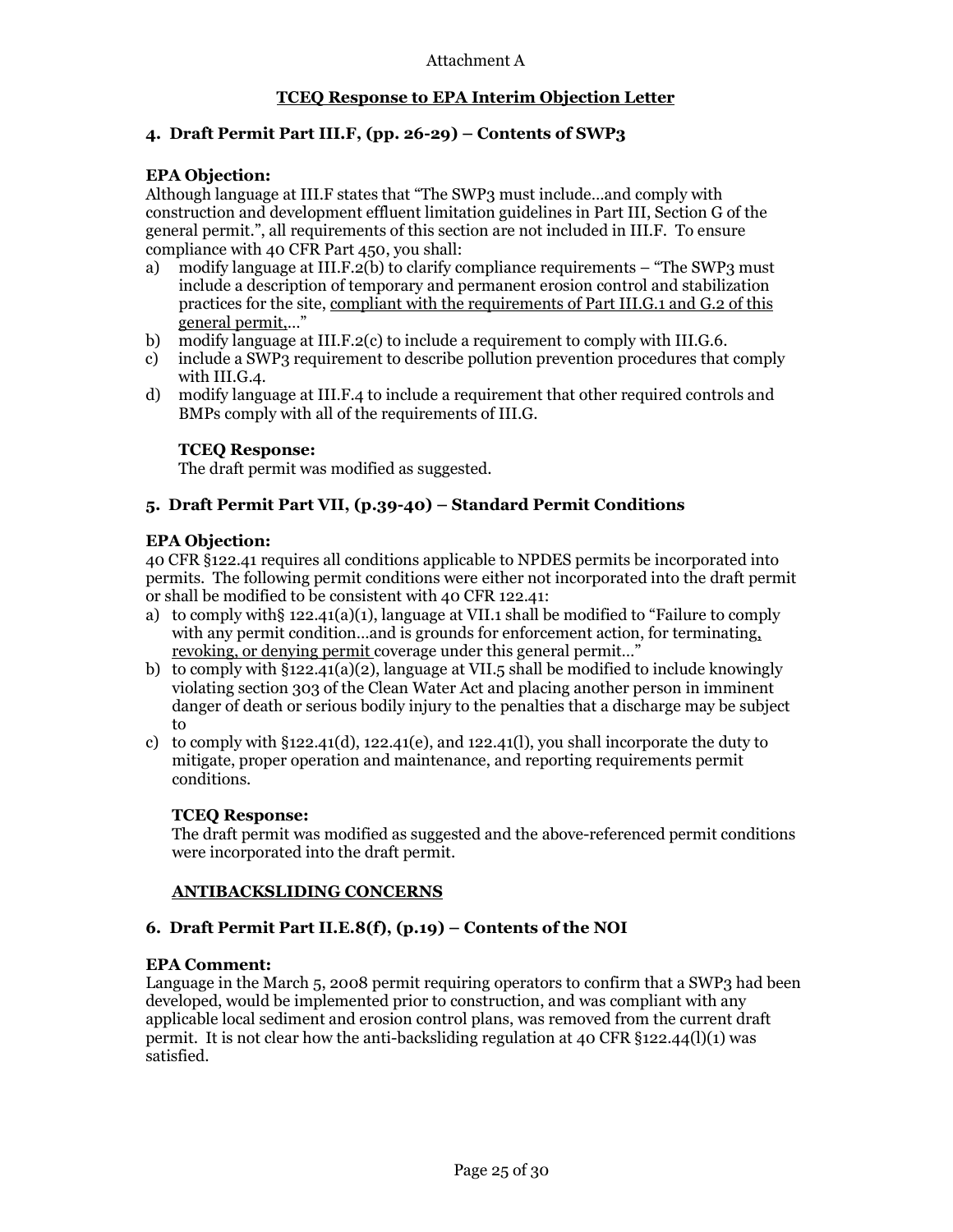#### TCEQ Response:

The draft permit was modified as suggested. The TCEQ added back "that it will be implemented prior to construction, and that it is compliant with any applicable local sediment and erosion control plans" to the end of Part II.E.8(f). The initial removal of the language in the draft permit was not an attempt by the TCEQ to make the permit less stringent, or to avoid any applicable local sediment and erosion control requirements for permittees; however, TCEQ does not agree with EPA's position that removal of this provision would constitute backsliding.

## CLARIFICATION QUESTIONS

## 7. Draft Permit Part II.A.2(b), (p.12) – Discharges Eligible for Authorization

#### EPA Comment:

Language at II.A.2(b) states that "Discharges of stormwater runoff from construction support activities may be authorized under this general permit, provided that… an SWP3 is developed…" Is a separate authorization and/or SWP3 required for a support activity, or will coverage for a support activity be part of the permitted construction activity if the SWP3 includes the support activities?

#### TCEQ Response:

The draft permit was modified to clarify that construction support activities are authorized under the general permit as part of a permitted construction activity, and do not require a separate authorization and/or an SWP3 of their own.

## 8. Draft Permit Part II.E.3(e), (p.17) – Authorization for Large Construction **Activities**

#### EPA Comment:

Language at III.E.3(e) states "All persons meeting the definition of "secondary operator"... are regulated under this general permit but are not required to submit an NOI, provided that another operator(s) at the site has submitted an NOI, or is required to submit an NOI and the secondary operator has provided notification to the operator(s) of the need to obtain permit coverage. Is this secondary operator required to develop and maintain a SWP3? Is TCEQ suggesting that because secondary operator (SO)  $#1$  has submitted an NOI and SO  $#2$ has informed SO #1 of his need for permit coverage, SO #2 is covered under this general permit? Shouldn't a secondary operator only be able to obtain coverage without submitting an NOI if an Authorized Primary Operator includes the secondary operator in his SWP3?

#### TCEQ Response:

The draft permit was modified from the existing permit to clarify that a secondary operator is not required to submit an NOI, provided that a primary operator at the site has submitted an NOI, or is required to submit an NOI, and the secondary operator has provided notification to the operator(s) of the need to obtain coverage (with records of notification available upon request). Secondary operators must either prepare their own SWP3 that covers the areas of the construction site where they have control over the plans and specifications, or they must ensure that the shared SWP3 contains this information. The Secondary Operator Site Notice form includes a certification statement that must be signed to certify that an SWP3 has been developed and will be implemented prior to construction. All permitted operators at a regulated construction site must comply with the requirements in Part III.B of the general permit. Please refer to the definition of Secondary Operator on page 9 of the draft permit for clarification.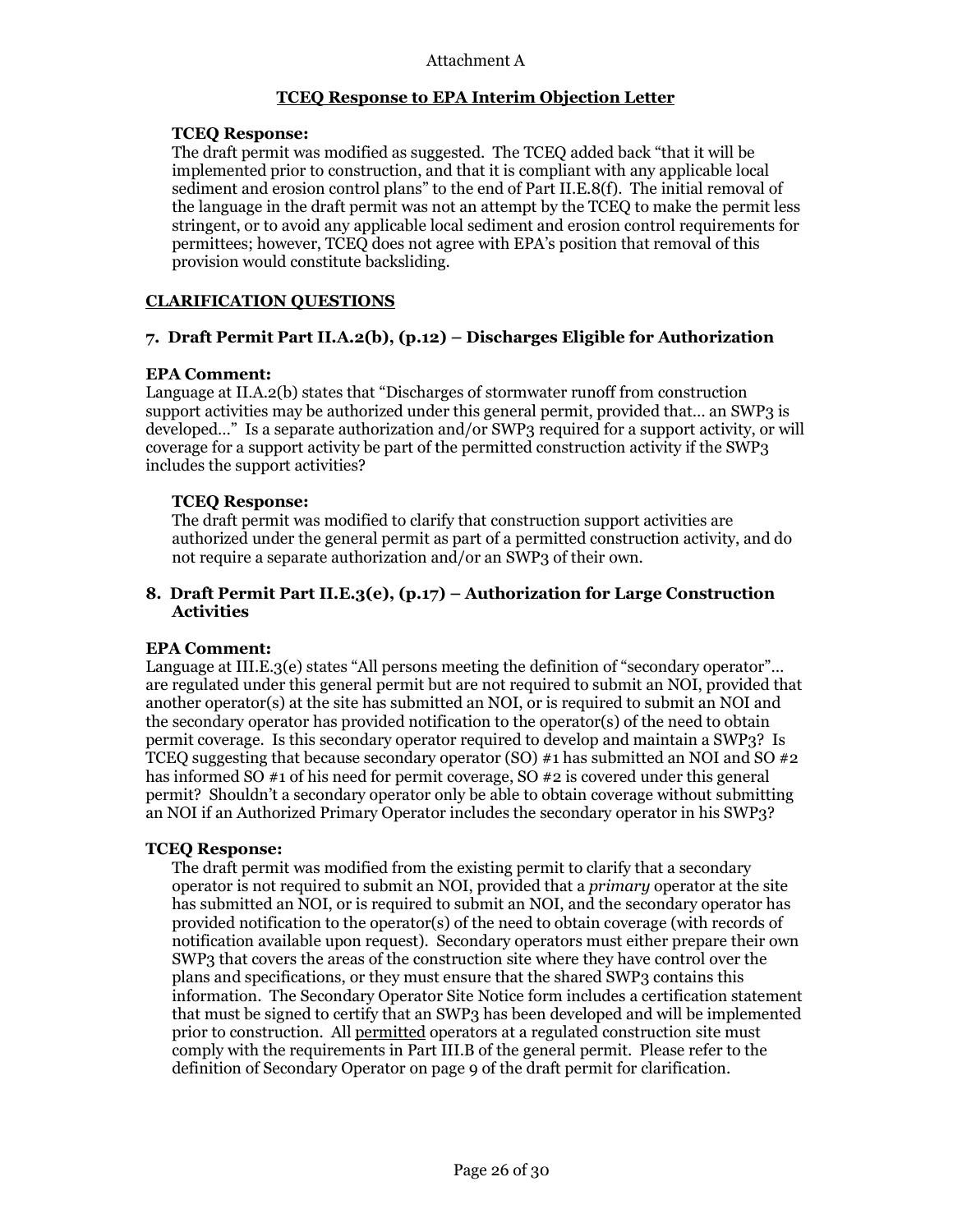# 9. Draft Permit Part III.B, (pp.24-25) – Responsibilities of Operators

#### EPA Comment:

Language at II.E.2(a) requires small construction activity operators to develop a SWP3. Additionally, language at II.E.3 does not exclude a large construction activity secondary operator from developing a SWP3. Why aren't all operators, who must develop a SWP3, required to comply with III.B.1 and III.B.2?

### TCEQ Response:

See above response to Comment No. 8.

## RECOMMENDATIONS

## 10. Draft Permit Part II.A, (pp.11-12) – Discharges Eligible for Authorization

#### EPA Comment:

Part II.A.2 does not specify that a support activity is not a commercial operation, nor does a support activity serve multiple unrelated construction projects.

#### TCEQ Response:

The draft permit was modified to specify that construction support activities authorized under the general permit are not commercial operations, and do not serve multiple unrelated construction projects.

#### 11. Draft Permit Part II.C.4, paragraph 2, (p.13) – Impaired Receiving Waters and Total Maximum Daily Load (TMDL) Requirements

#### EPA Comment:

For discharges to a surface water that is impaired for  $(1)$  sediment or a sediment-related parameter (e.g., total suspended solids (TSS) or turbidity) and/or (2) nutrients (e.g., nitrogen and/or phosphorus), including impaired waters for which a TMDL has been approved or established for the impairment, EPA strongly recommends you require operators to complete the stabilization activities specified in Part III.F.2(b)(iii) within  $7$ calendar days after the temporary or permanent cessation of earth-disturbing activities.

## TCEQ Response:

The TCEQ declined to make the recommended change. The TCEQ believes that the existing stabilization requirements in Part III.F.2(b)(iii) of the draft permit are sufficiently protective of water quality for construction sites that discharge to sedimentimpaired receiving waters, including those for which a TMDL has been approved or established for the impairment. Should the TMDL require such management practices, the permit requires compliance with such requirements.

#### 12. Draft Permit Part II.E.3, (p.17) – Authorization for Large Construction Activities

## EPA Comment:

a) Language at II.E.3(b) states "primary operators must submit an NOI…at least 7 days prior to commencing construction activities, or if using electronic submittal, prior to commencing construction activities. If an additional primary operator is added after the initial NOI is submitted…, or if utilizing electronic NOI submittal, prior to assuming operational control." To ensure primary and secondary operators do not expect discharge authorization to begin prior to confirmation of coverage through receipt of a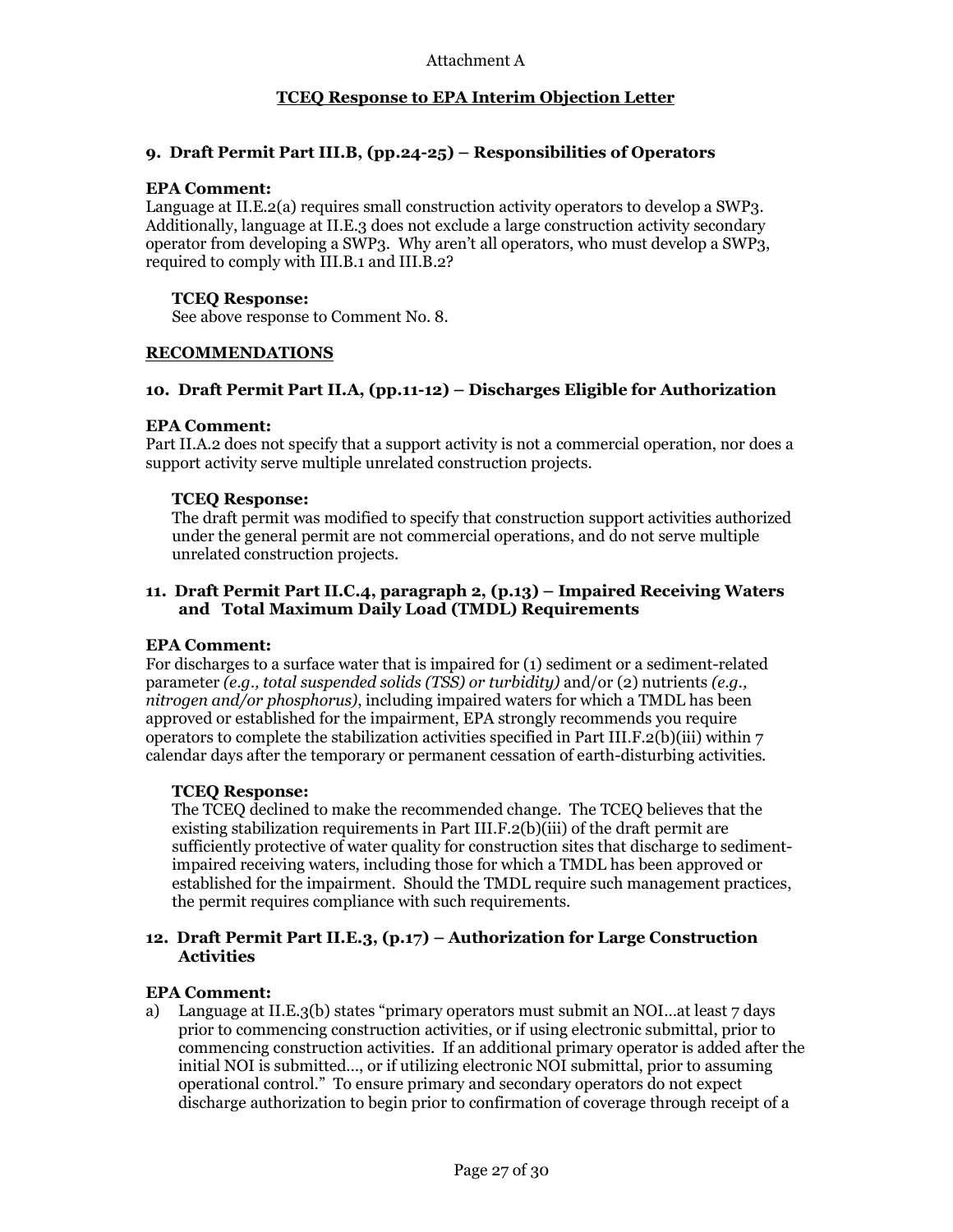notification and authorization number, it is recommended you add language referencing II.E. $5(b)$  to II.E. $3$ .

## TCEQ Response:

The TCEQ declined to make the recommended change. The TCEQ believes that the existing language in the draft permit is appropriate as is. Primary operators who submit their NOIs electronically are authorized immediately upon receipt of the NOI by the TCEQ, unless otherwise notified by the executive director. Primary operators, who submit their NOI by mail, are provisionally authorized seven (7) days from the date the NOI is postmarked. They are not required to wait until they receive an authorization certificate from the TCEQ before they can begin construction.

## EPA Comment:

b) Language at II.E.3(c) no longer requires primary operators to post a copy of the signed NOI at the construction site and maintain the NOI in that location until completion of the construction activity. Site notices often provide the only way for interested parties to determine who is doing the construction and if they are actually permitted. The construction permit enforcement program is particularly reliant on citizen complaints to target limited enforcement resources. It is recommended the site notice posted reference the NOI authorization number. (Same recommendation for Part III.D.2)

## TCEQ Response:

TCEQ declined to make the recommended change because both the existing primary and secondary site notices for large construction activities have a section for the operator to write in the site-specific TPDES authorization number.

## EPA Comment:

c) Language at II.E.3(e) does not clearly indicate that large construction activity secondary operators must develop a SWP3. To ensure these operators understand they are required to develop a SWP3, it is recommend you add language to II.E.3(e) clarifying this requirement.

## TCEQ Response:

The TCEQ declined to make the recommended change. The TCEQ believes that the existing language in the draft permit is appropriate as is. See response to Comment No. 8.

## 13. Draft Permit Part III, (p.23) – Stormwater Pollution Prevention Plans (SWP3)

## EPA Comment:

The first sentence of this section states "All regulated construction site operators shall prepare a SWP3 to address discharges authorized…" To ensure operators understand that the SWP3 shall be developed prior to submittal of the NOI, it is recommended you modify language to "All regulated construction site operators shall prepare a SWP3, prior to submittal of an NOI, to address discharges authorized…"

## TCEQ Response:

The draft permit was modified as suggested.

## 14. Draft Permit Part III.F, (p.26) – Contents of SWP3

## EPA Comment:

a) It is recommended you add "including estimated start dates and duration of activity" immediately following the language at F.1(c).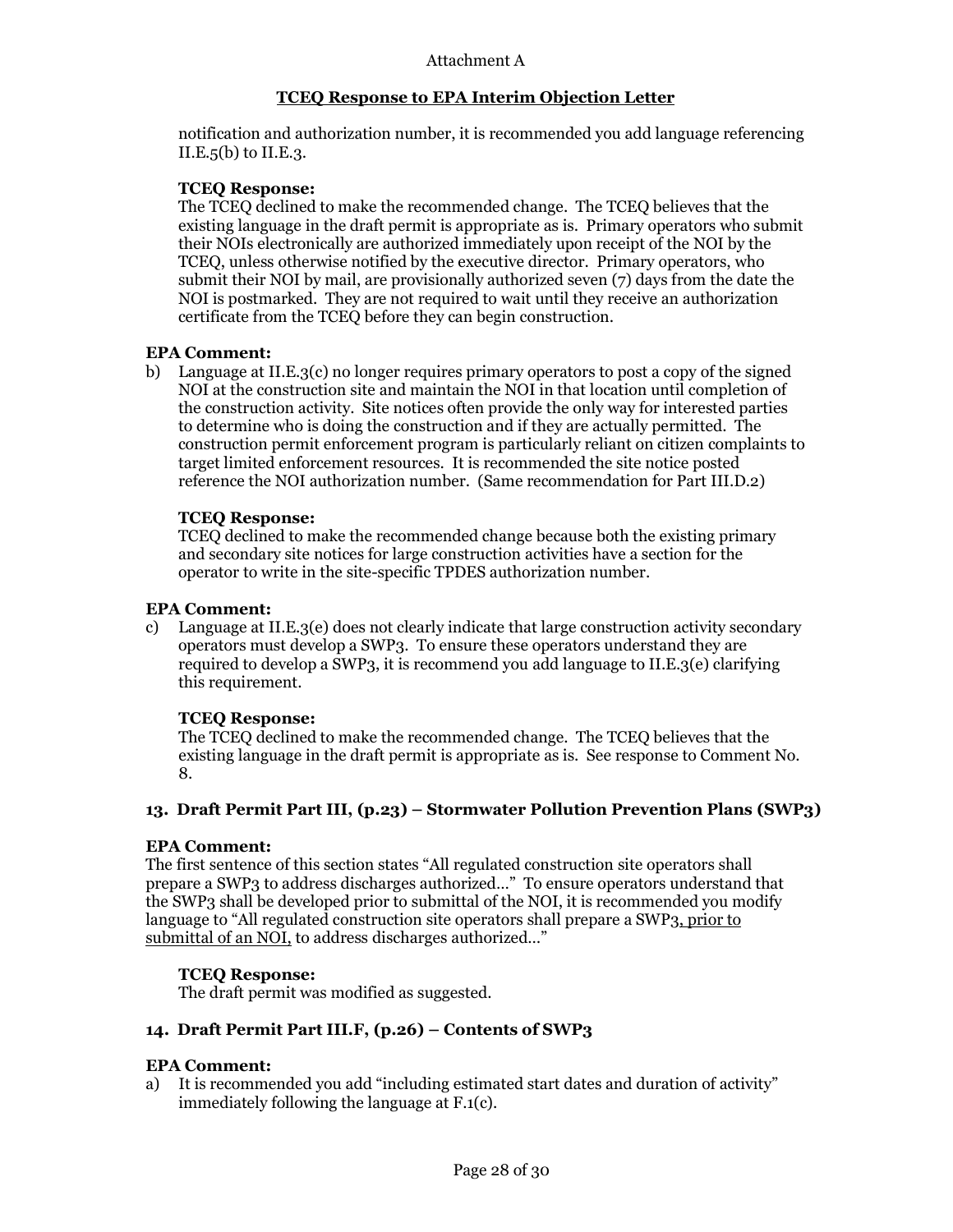#### TCEQ Response:

The draft permit was modified as suggested.

#### EPA Comment:

b) It is recommended you include the site topography as a required detail of the site map at  $F.1(g)$ .

#### TCEQ Response:

The TCEQ declined to make the recommended change because Part III.F.1(g)(i) of the draft permit already contains a requirement that the site map must indicate anticipated drainage patterns and slopes, which are essentially equivalent to "topography."

#### EPA Comment:

c) It is recommended you modify the language at  $F(1(g)(i))$  to "drainage patterns, and approximate slopes anticipated before and after major grading activities, and authorized non-stormwater flow onto, over and from the site property;"

### TCEQ Response:

The draft permit was modified as suggested with the exception of the language referencing the non-stormwater flow. The TCEQ declined to include this language to prevent unnecessary confusion caused by the word "authorized." If an allowable nonstormwater flow was present at the construction site, it should discharge through one of the permitted outfalls.

#### EPA Comment:

d) It is recommended you modify the language at  $F(1(g)(iii))$  to "locations of all major erosion and sediment controls and natural buffers, either planned or in place;

## TCEQ Response:

The draft permit was modified as suggested.

#### EPA Comment:

e) It is recommended you modify the language at  $F(1(g)(v))$  to "...including material, waste, borrow, fill, or equipment or chemical storage areas;'

TCEQ Response:

The draft permit was modified as suggested.

## EPA Comment:

f) It is recommended you add "indicating impaired or sensitive waters" immediately following the language at F.1(g)(vi).

#### TCEQ Response:

The draft permit was modified as suggested; however, the TCEQ declined to add the word "sensitive" to the permit language, as this term is undefined.

#### EPA Comment:

g) It is recommended you add "and designated sites where vehicles will exit onto paved roads" immediately following the language at F.1(g)(viii).

## TCEQ Response:

The draft permit was modified as suggested.